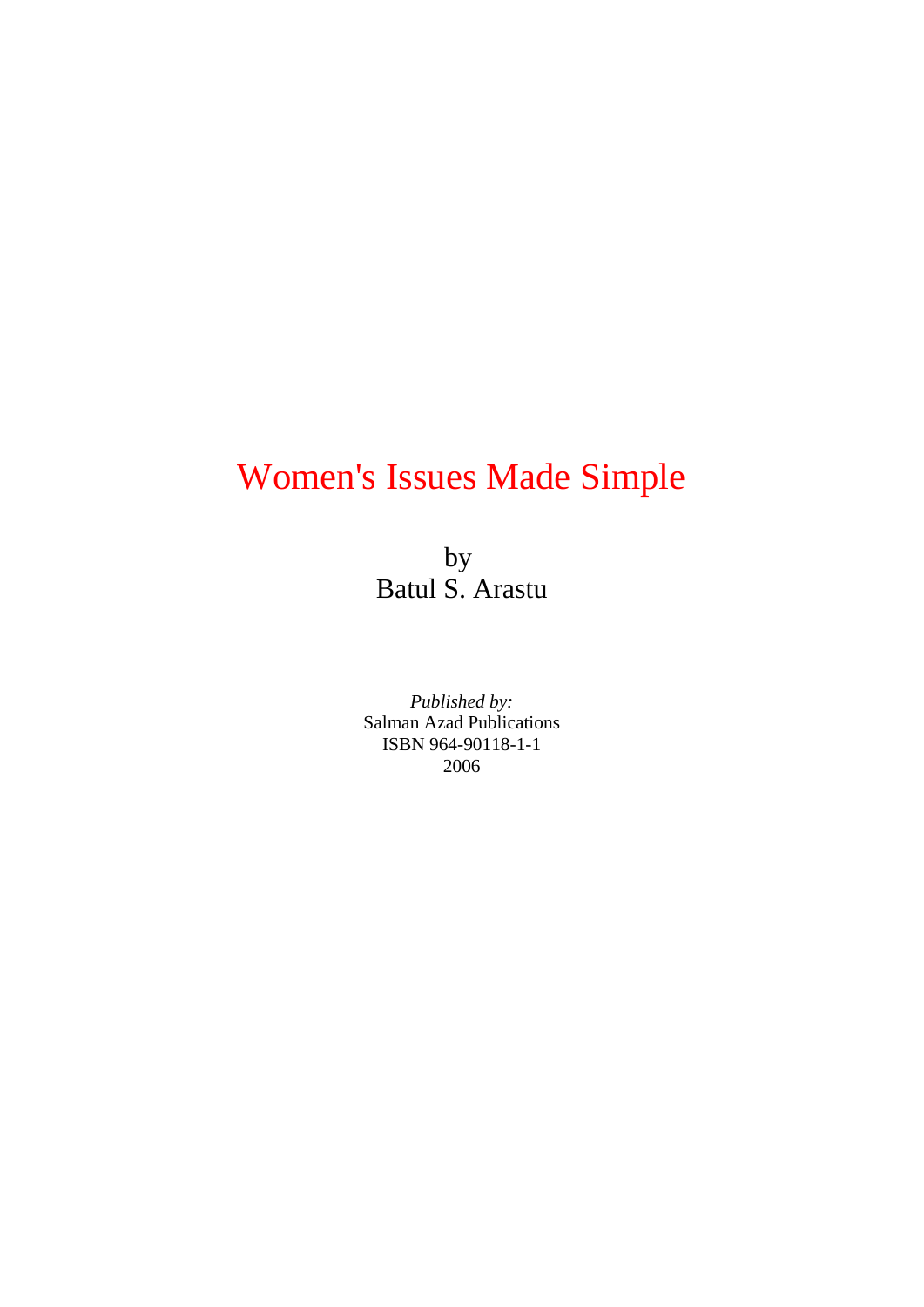Before I came to Qum I had many questions regarding specific issues related to women, the Islamic rules women must follow. One of the main issues all women face is that of different blood cycles. There are a lot of Fiqh (Jurisprudence) books that cover these sensitive topics for women, but I often found them very confusing for myself. Alhamdulillah, joining the Houza (Seminary) in Qum helped me in understanding these confusing issues. Apart from wanting to share what I learnt, I wanted to make my life easy so I decided to write a very simple book that talks mainly about different issues women face.

In this book we will be mainly discussing different blood cycles and the different women who are special in their own way. When you read this book you will be able to figure out what kind of a blood cycle you have and InshaAllah you will be able to perform your duties as per the laws of Islam, which is obligatory on all of us.

This book is written according to the rulings of Ayatullah Khomeini and Ayatullah Seestani. Although most of the Maraaji' have similar views on these issues, it is important that sisters who follow other Maraaji' should check with their own Marja`, because there may be minor differences in the rulings.

I would like to thank my teacher Khanum Ferozi (from Jum`iat al-Zahra), who is such a great teacher. I used to dislike the subject of Fiqh, but Khanum Ferozi taught us so well, that I started loving this subject so much I decided to write about it!

I would also like to thank my husband who encouraged and helped me a great deal.

My sincere thanks to Brother Shuja Ali Mirza for all the help and input.

I would like to dedicate this book to my late mother, Syeda Rabab Sultana Razavi and my late mother in law Tahera Begum Arastu.

Batool Arastu Qum, Shawwal 15, 1426/ November 18, 2005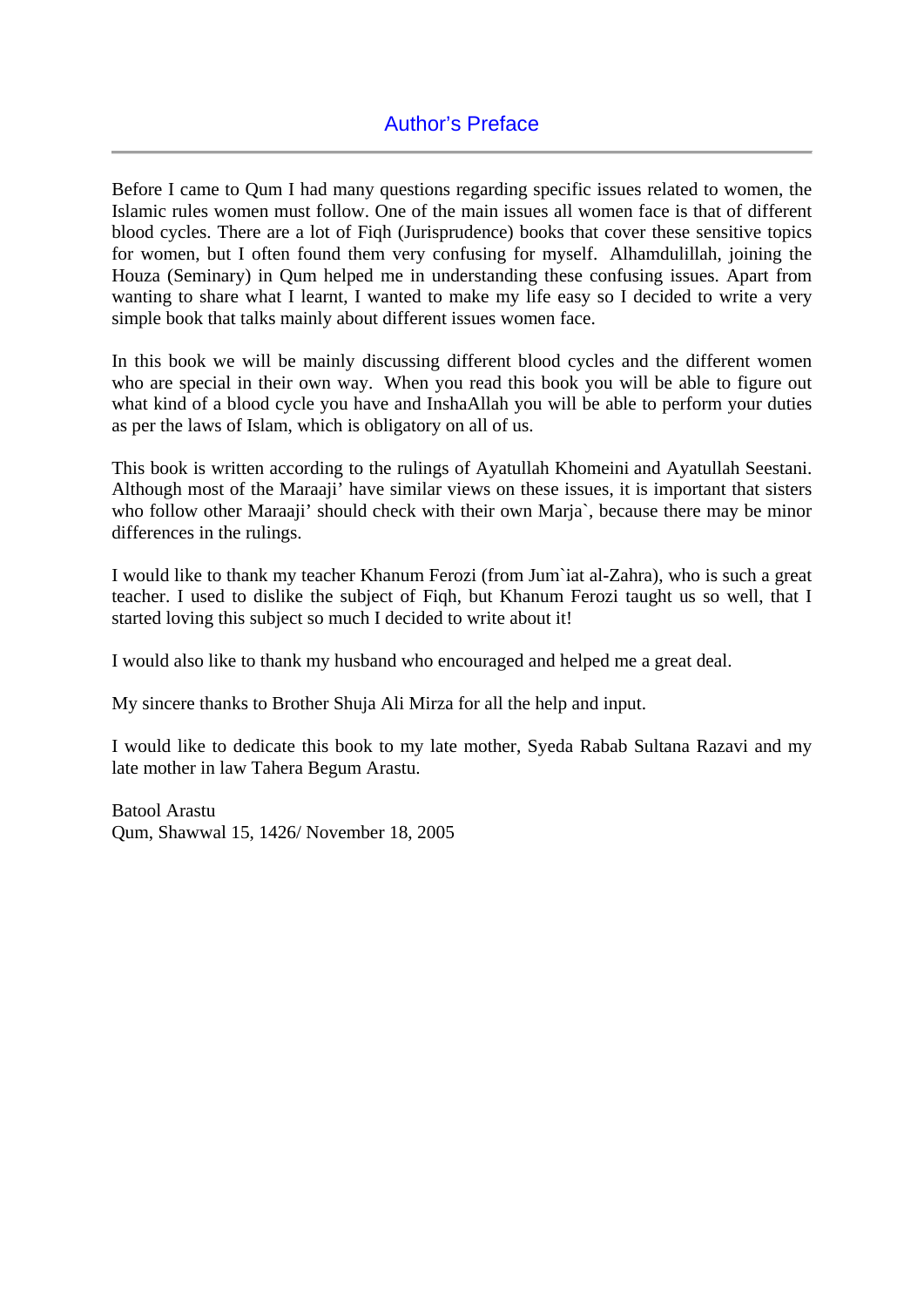# **Introduction**

All things are from God and to Him they all return. God as the ultimate Creator and Sustainer of creation, presides over its origin, unfolding, and end result. All things essentially refer to Him, and all matters only gain any meaning in reference to Him. Man is not outside of creation and hence falls under this general principle. The realization of his essential nature prefigures the goal and final end of man's purpose and existence. God, in His infinite Mercy, provides and makes easy the way to this final end and destination of man. This "way" is nothing other than religion. Religion takes man from where he presently stands, as a limited creature who in his earthly nature is very weak, and ushers him towards his infinite Creator who informs the essence of his spirit. Now, as the Creator is one and encompasses all aspects of existence—being the ultimate Totality, His way or religion encompasses all aspects of man's being. So no religion is a true religion unless it addresses all the needs of man in his journey to God. Religion must, by definition and on principle, shed light on all matters of man's earthly and spiritual life. Earthly, insofar as the material earth is where man has been placed, and insofar as he has been given a physical body made of earth. Spiritual, insofar as the metaphysical heavens are where man has to return, and insofar as he has been given a spirit that is of divine inspiration.

Islam, as the final religion for mankind and in its terminal and conclusive nature, has been given the most comprehensive of all "ways" or directives that direct and regulate man's activities towards his true destination. These directives cover man's three aspects of body, soul or mind, and spirit. Among them there are those that deal with doctrine, beliefs, and man's intellectual life. Others pertain to his heart and soul, and define the proper emotional etiquette that he is to follow as a moral being in the path of self-purification, and outline the correct ethical behaviour towards his fellow human beings. Others yet apply to his physical being and actions in the material world—whether acts of worship and their prerequisites, or the worldly dealings and interactions that he is involved in with other human beings. In its comprehensive nature, Islam applies all of these directives or laws to all levels of humanity personal, social, and political. But not everything can be done all at once, hence Islam advises a practical course to follow. It asks the individual human being to "first" locate himself in the universe by understanding his relationship with his Maker and apply his will according to this understanding in the domain where it can be applied from the outset—that is on his own self. Hence, a personal routine of worship (which is the only appropriate action with respect to the Perfect Being who holds his very existence in His hands) is what is called for. But even worship is too much to be done all at once, and it too requires other smaller acts which prepare the worshiper and set the scene, so to speak; hence the idea of "ritual purity."

Ritual purity is an idea that is found in all religions. It requires that the worshipper be in the right physical and mental state, so as to make the spiritual state that the particular act of worship aims for more probable. Now as the physical and mental characteristics of human beings differ according to their mental or physical health, their age, or their gender, it would not be worthy of an all-wise and all-knowing Creator to allow the state of ritual purity to be achieved by all these different types of human beings in the same way. Hence there exist different laws of ritual purity for the different classes and states that human beings hold.

Women, being the childbearing members of the human race who as a consequence of the fact undergo menstruation and postnatal bleeding, have special laws of ritual purity. These laws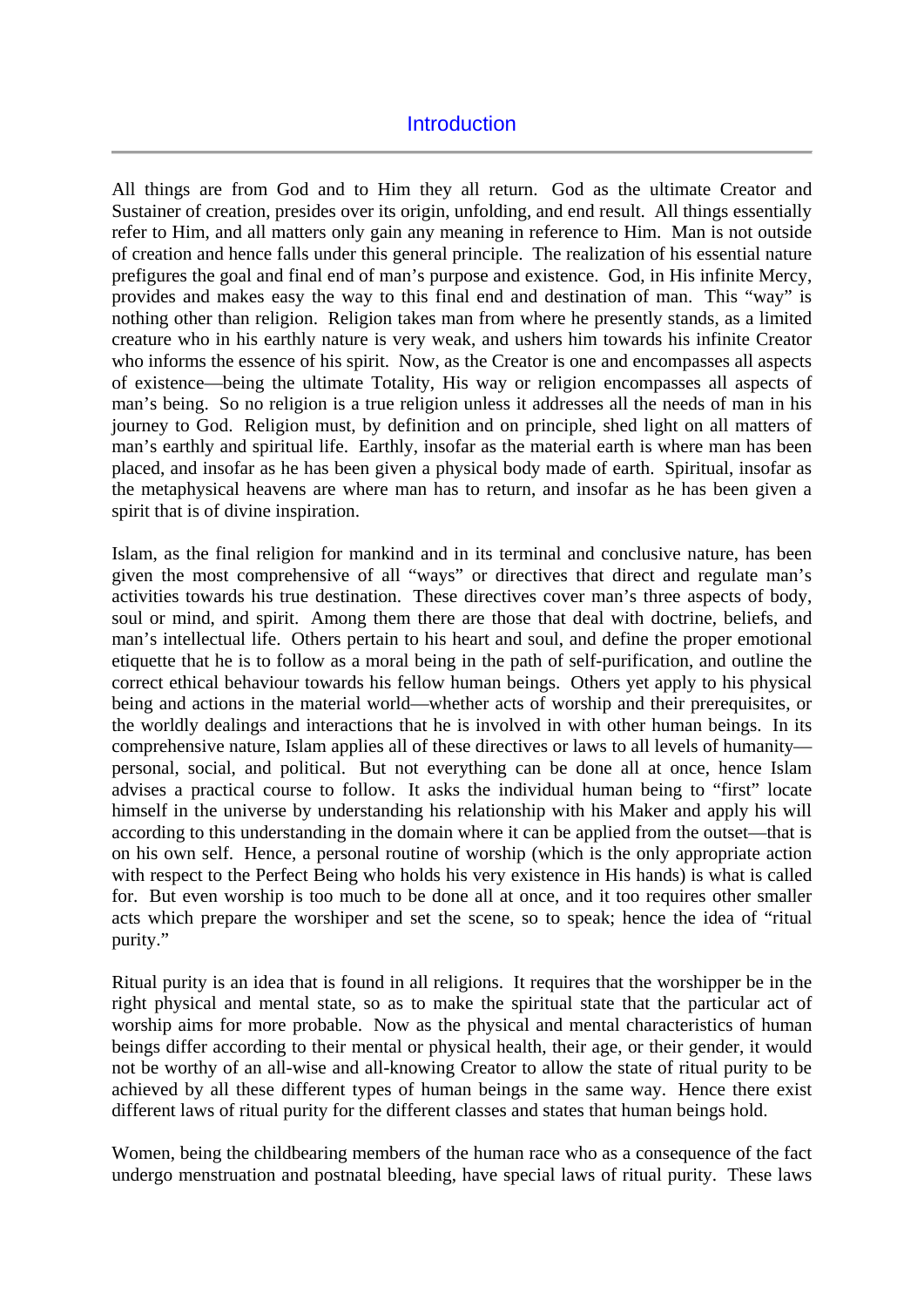have been carefully derived by jurisprudents from authoritative sources and are firmly based in the written and oral tradition of orthodox Islam. Developments in jurisprudential methods and the natural accretions that the outcome of such methods is given to, has meant that a vast and very accurate set of rules has been collected over the centuries. The vastness is such that there is felt the danger of the average woman not being able to navigate her way through the rules, or perhaps worse, of her losing sight of the forest for the trees.

To start with the second of the two, it can be said that the danger of actually getting lost in the details of the rules of ritual purity and forgetting the purpose of worship, religion, and existence itself is a very real danger. It is, in the example of navigation used above, akin to being fixated on the compass and totally unaware of both the beautiful and awe inspiring scenery on the way and the final destination of the voyage. For on the one hand, the laws of religion are not self-serving and are meant for something beyond themselves, and on the other, these particular laws are just a small subset of the entire corpus of laws that incorporate God's will for mankind as a whole. To take the part to be the whole is as great an error as one can make. This is because there exist laws which tell us to look around and see the beauty and majesty of God in the horizons that our ship is slipping through, and in our own selves, as captains of the ship; not to mention the great number of precepts which delineate not only the method and manner of our coexistence with the other passengers on the ship, but order us to get to know them—as this leads to knowledge of ourselves and of God. In short, Islam is comprehensive and all of its laws taken together give us a beautiful and balanced picture. Taking any one part and making it bigger than it is gives us a distorted picture and a grotesque caricature of the beauty that God meant for us to experience in the journey to  $Himself$ <sup>[1]</sup>

Having mentioned the necessity of seeing the whole of Islam—laws and all—to appreciate Islam's beauty and integrity, it is important to realize that we can not do so immediately and we are, by the nature of things, obligated to start with an empty canvas and to build the final picture piece by piece; every piece being just as important to the whole as any other vis-à-vis the required completeness. So from this perspective which calls for wholeness, all parts of Islam and hence all parts of Islamic Law, *fiqh*, gain relatively equal importance. As a result, in principle it is just as important to have knowledge of the section on prayer as it is to be fully aware about the rules of inheritance or to understand the laws relating to slaves. But we live in the real world of limitations and there are aspects of the Law that pertain to us not only in principle but also in a practical and experiential sense. This means that practically speaking those parts of the Law that are pertinent to us assume a greater importance and we are called to follow them first.

The book that you see before you has as its goal the simple and uncomplicated exposition of that part of the Islamic Law that, at any given time, pertains to one half of humanity during most of their conscious adult life in a real and practical way. The text explains in a clear language the special rules and methodology that women must follow during their menstrual cycles and at other times to achieve ritual purity. It has as its strengths, a systematic layout that helps to chart the sometimes complicated territory that these rules have come to form. The copious use of examples and scenarios greatly helps to make the laws and rules accessible and understandable.

It is perhaps not the first book of its kind, but it can be said that it is one of the best. Moreover, given the fact that most scholars of Islam who teach in the Muslim world are men, for whom these issues—though formally studied—are not experienced realities, and hence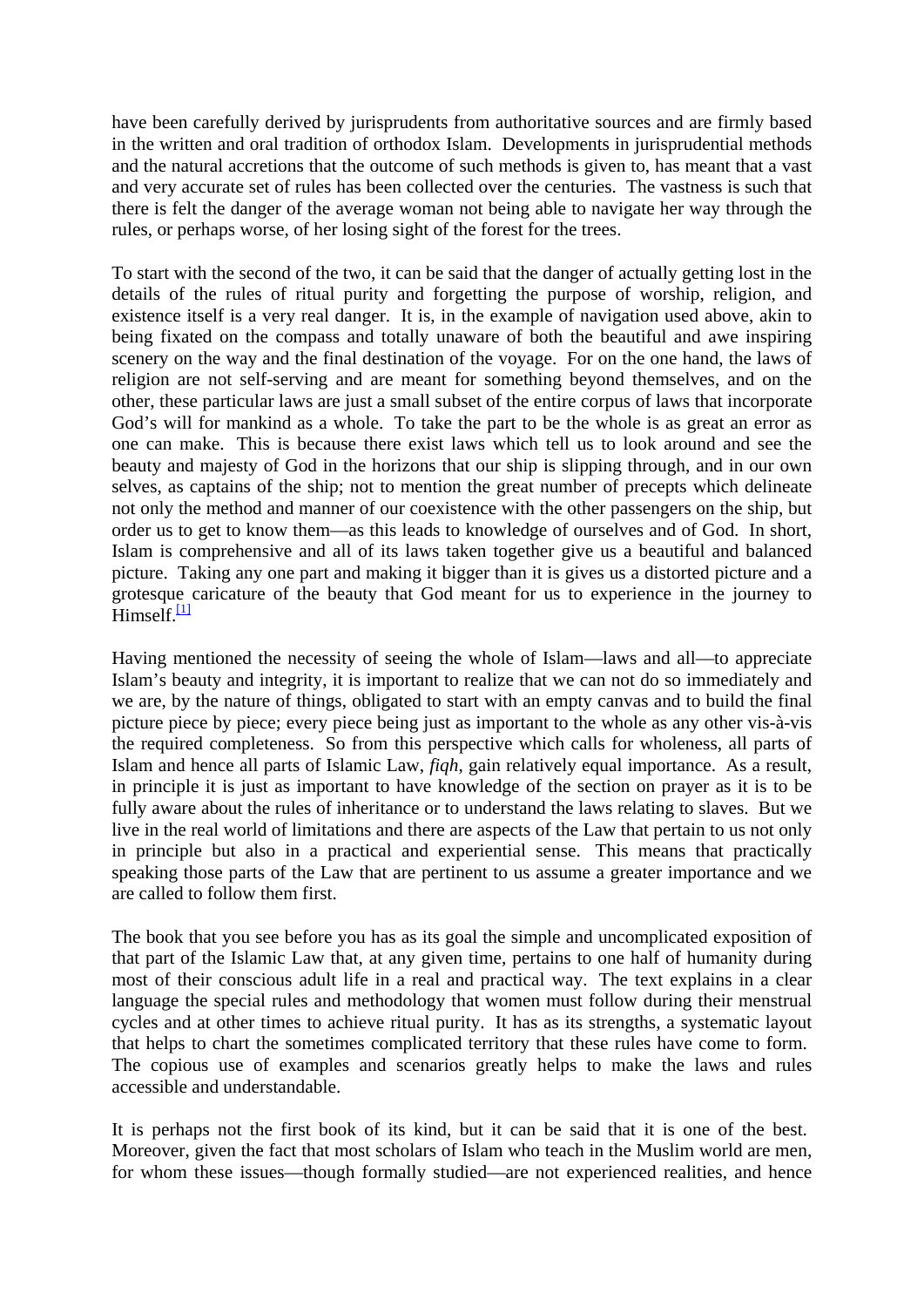are either easily forgotten or talked about with hesitation, a proverbial "blind spot" has come into existence. This book helps in eliminating this blind spot and in filling the large vacuum and need that exists for practical guidance with respect to this subject. As such, the author must be commended for both having realized the need in question and for having made the valiant efforts in responding to it in the way that she has.

We ask Allah to help us follow all the laws of His final religion in the best and most complete of manners.

Shuja Ali Mirza Qum, Islamic Republic of Iran 1 Dhil Q'adah, 1426 / 4 December 2005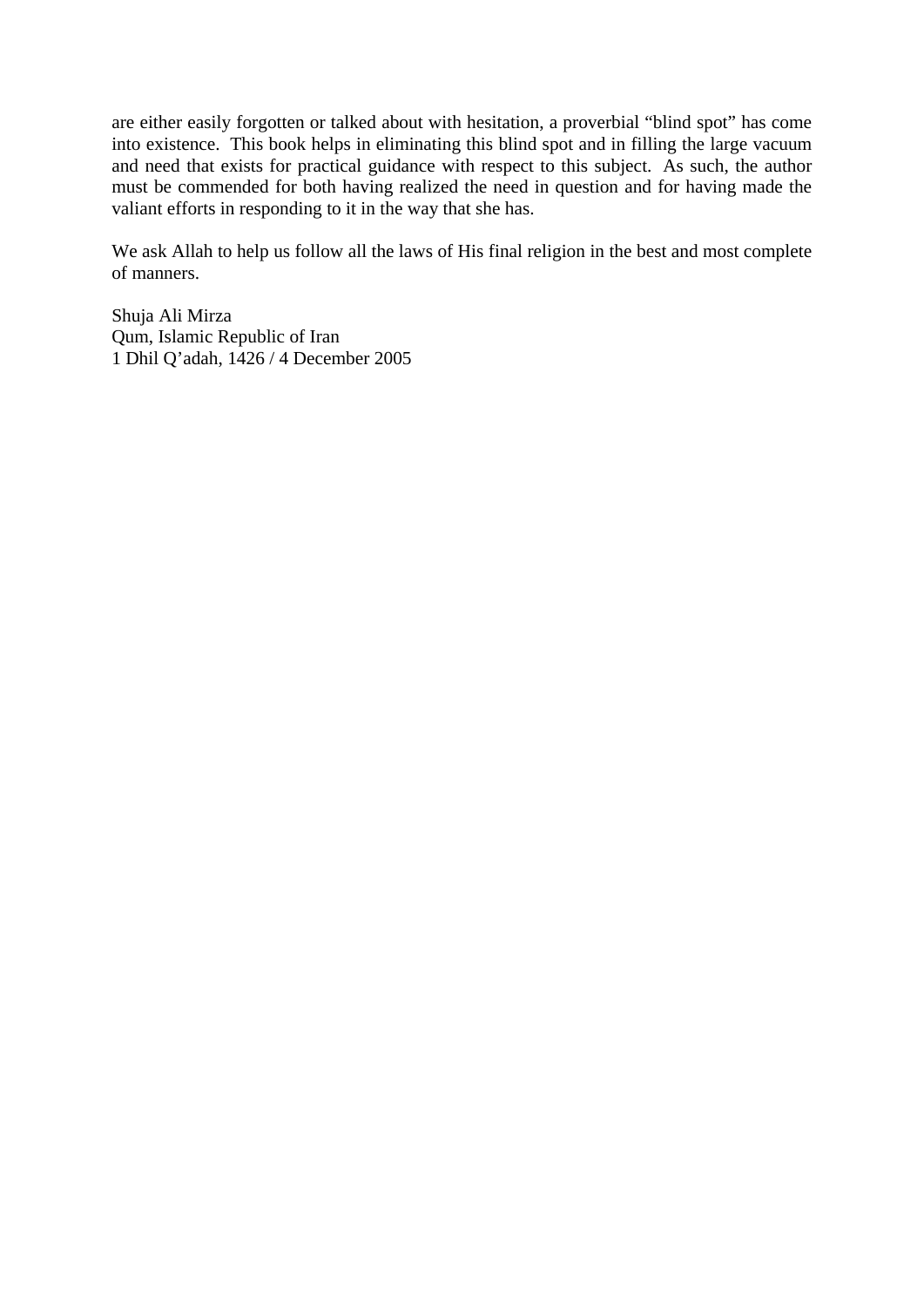**Notes:**<br><sup>[1]</sup>It is a noteworthy fact that Imam Khomeini (r) in his historical lectures on Islamic Government that changed the destiny of mankind in our century, actually mentioned menstruation three times. He said, "…the servants of imperialism declared that Islam is not a comprehensive religion providing for every aspect of human life and has no laws or ordinances pertaining to society. It has no particular form of government. Islam concerns itself only with rules of ritual purity after menstruation and parturition. It may have a few ethical principles, but it certainly has nothing to say about human life in general and the ordering of society. ...In order to make the Muslims, especially the intellectuals, and the younger generation, deviate from the path of Islam, foreign agents have constantly insinuated that Islam has nothing to offer, that Islam consists of a few ordinances concerning menstruation and parturition, and that this is the proper field of study for the *mullahs*. … [Hence, I ask you to] present Islam to the people in its true form, so that our youth do not picture the *mullahs* as sitting in some corner in Najaf or Qum, studying the questions of menstruation and parturition instead of concerning themselves with politics, and draw the conclusion that religion must be separate from politics…"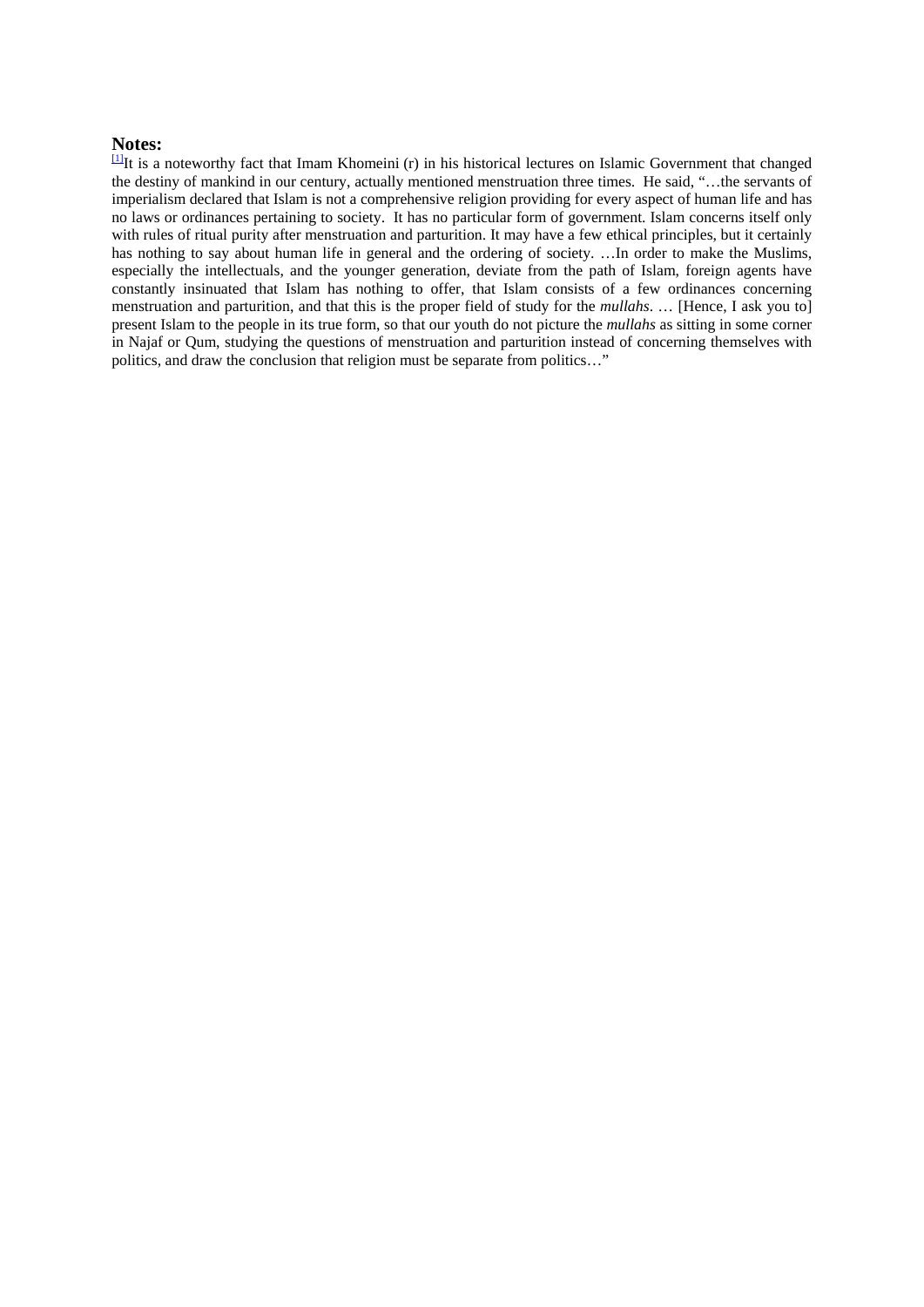Allah (SWT) has created all women, but each individual woman is different. For example every woman has her own unique blood cycle. In Islamic law there are different rules for the kind of blood seen by a woman. There are specific rules for Haidh, Istihadha and Nifas. It can often be very confusing for a God wary woman to understand what state she is in and follow the necessary rulings according to Islamic Jurisprudence, so that she can seek closeness to Allah (SWT). First, let us talk about the different kinds of blood seen by a woman.

#### **Different Kinds of Blood Seen by a Woman**

There are 3 types of blood that a woman may see:

Istihadha (irregular blood discharge during the month) Haidh (period or menstruation) Nifas (blood after childbirth)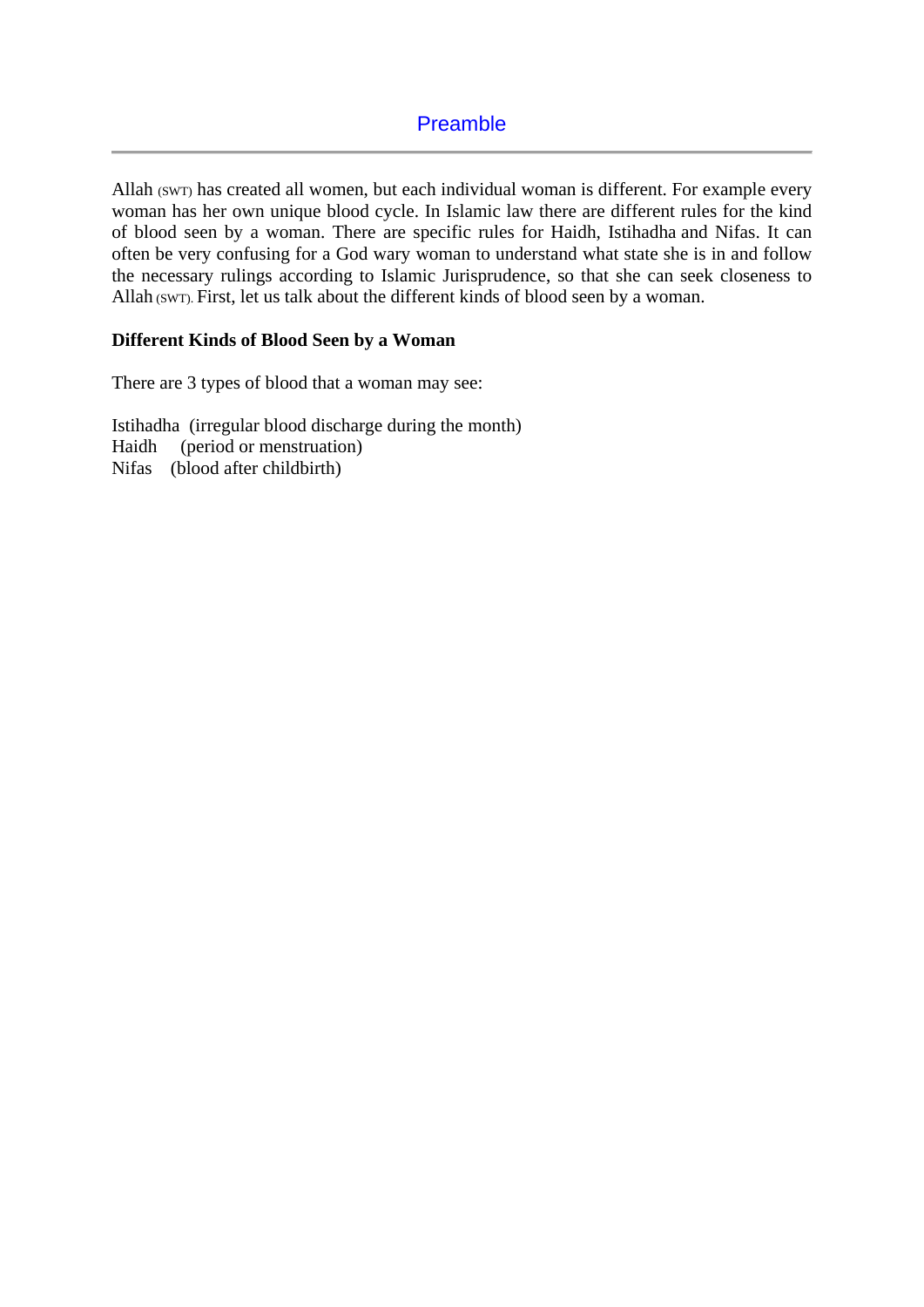# Istihadha

Istihadha is a type of blood seen by women where the discharge is irregular. In order to better understand the rules of istihadha and the different types of istihadha let us follow the eight simple guidelines below:

#### **Verification**

If the blood seen has the following conditions, then it is istihadha.

If the blood seen is not part of the regular menstrual cycle If the blood seen is not Nifas (blood seen after childbirth) If the blood seen is not from a boil or from surgery

#### **Signs of Istihadha**

Blood seen at the time of istihadha usually has its own distinctive features. It:

Is usually yellowish in color Is not thick Is cold Comes out without force and without burning

However, there are always some exceptions. A woman may see istihadha blood that is red or dark, thick; warm or that comes out with force and burning.

#### **Types of Istihadha**

After following steps 1 and 2, that is after one verifies that the blood seen is istihadha, the next step is to know what type of istihadha it is, as the rules differ for each type. To determine what type of istihadha it is, one must place cotton on the surface of the vagina and see how much blood soaks the cotton. Below are the three different types of istihadha one will determine after the test:

**Qaleelah (Little flow):** when tested on a piece of cotton, blood is on the surface and does not show on the reverse side.

**Mutawasittah (Medium flow):** when tested on a piece of cotton, blood seeps in and maybe seen on the reverse side. Blood does not stain the underwear.

**Katheera (Excessive flow):** when tested on a piece of cotton, blood flows out from the cotton and leaves a stain on the underwear.

**Note:** *The best way to examine the type of istihadha is on a piece of cotton, because on a sanitary pad the blood is absorbed and usually a sanitary pad has a plastic base to avoid leakage. Hence to determine the type of istihadha cotton should be used.*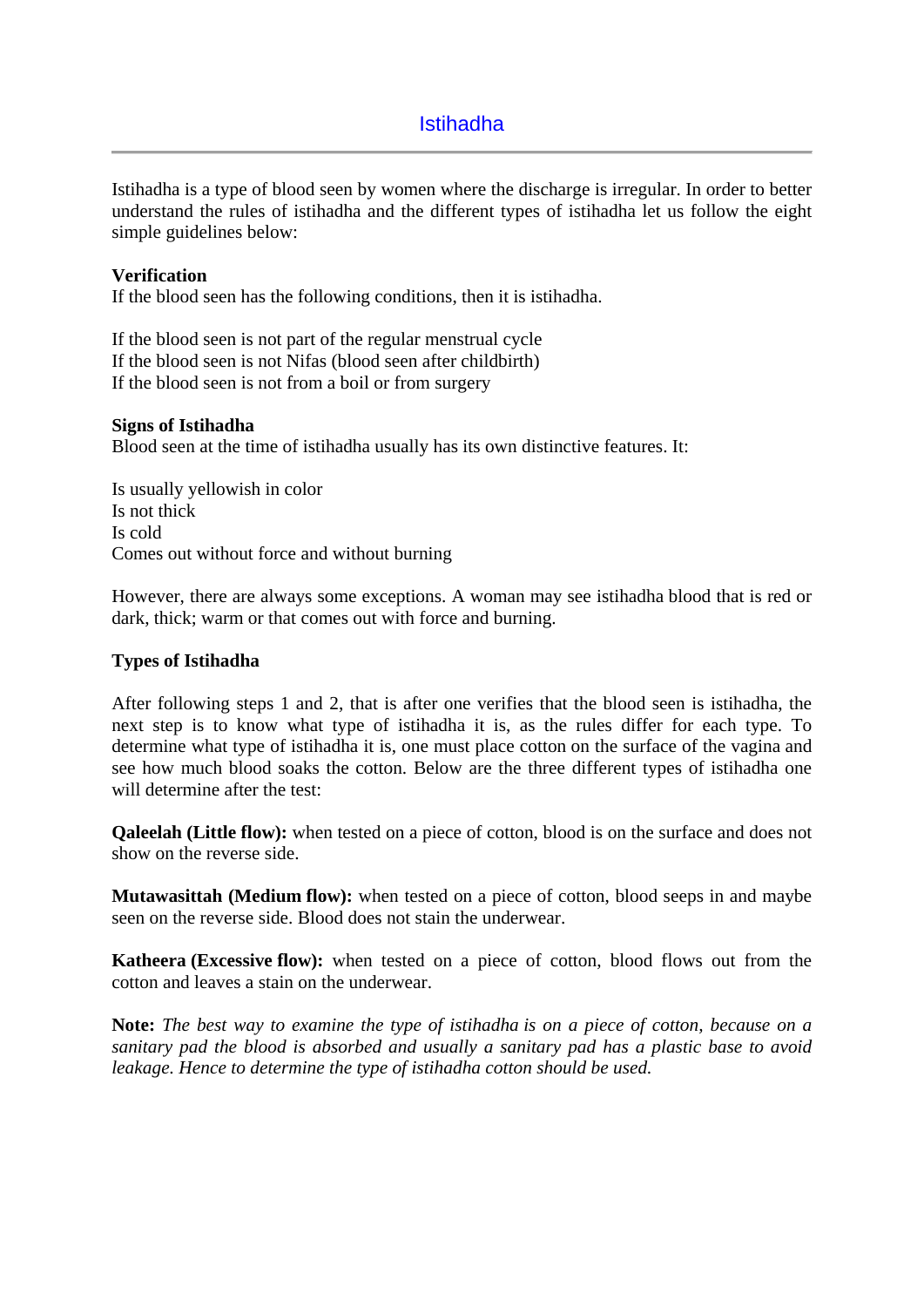# Rules of Istihadha

Having determined the type of istihadha, there are now different rules for the different types of blood. We have already talked about how to determine the type of istihadha blood above.

#### **Rules for Qaleelah** (Little flow):

Wash the surface of the vagina Change the cotton For each prayer perform one new wudhu (ablution) All other kinds of worship where wudhu is necessary require a new wudhu as per Ihtiyat-e-

Wajib, (Imam Khomeini). What this means is if a woman has made wudhu for salat and if she decides to touch the script of the Qur'an she needs to do wudhu after salat again.

**But,** As per Ayatullah Seestani it is wajib (not just ihtiyate wajib) to do wudhu again for the other acts of worship that require wudhu.

**Note:** *To prevent the blood from gushing out, let the cotton stay in vagina. If the blood comes out in the midst of the prayers it will be deemed void.*

**Further explanation:** If a woman sees a little discharge of blood and as per the signs and verification she is sure its istihadha then, for performing each prayer she should wash the surface of her vagina, change the cotton and perform Wudhu.

**Helping Note:** *Let the cotton stay in vagina. Between 2 prayers examine it; if no blood is seen, renewing the Wudhu is not necessary.*

#### **Rules for Mutawassitah** (Medium flow):

Do the 3 steps of Qaleelah

For the first prayer (recited after the woman sees blood) perform ghusl From the next day, perform ghusl for the morning prayers everyday. This is as per Imam Khomeini.

Also, according to Ayatullah Seestani, if a woman performs ghusl for the afternoon prayers, she should perform ghusl the next day in the morning. In this scenario a ghusl in the morning is required too. That is, if she performs first ghusl in the afternoon then she needs to perform the next ghusl in the morning, next day**.** 

**Note:** *All other kinds of worship where wudhu is necessary should be done with a new wudhu as per Ihtiyat-e-Wajib, (Imam Khomeini). What this means is if a woman has made wudhu for salat and if she decides to touch the script of the Qur'an she needs to do wudhu again after salat.*

*As per Ayatullah Seestani its wajib to do wudhu again for the other acts of worship that require wudhu.*

**Another important point:** Ayatullah Seestani says that a woman should perform the ghusl first and then do wudhu as per Ihtiyat-e-Wajib.Whereas,Imam Khomeini says it does not matter if one performs ghusl first or wudhu.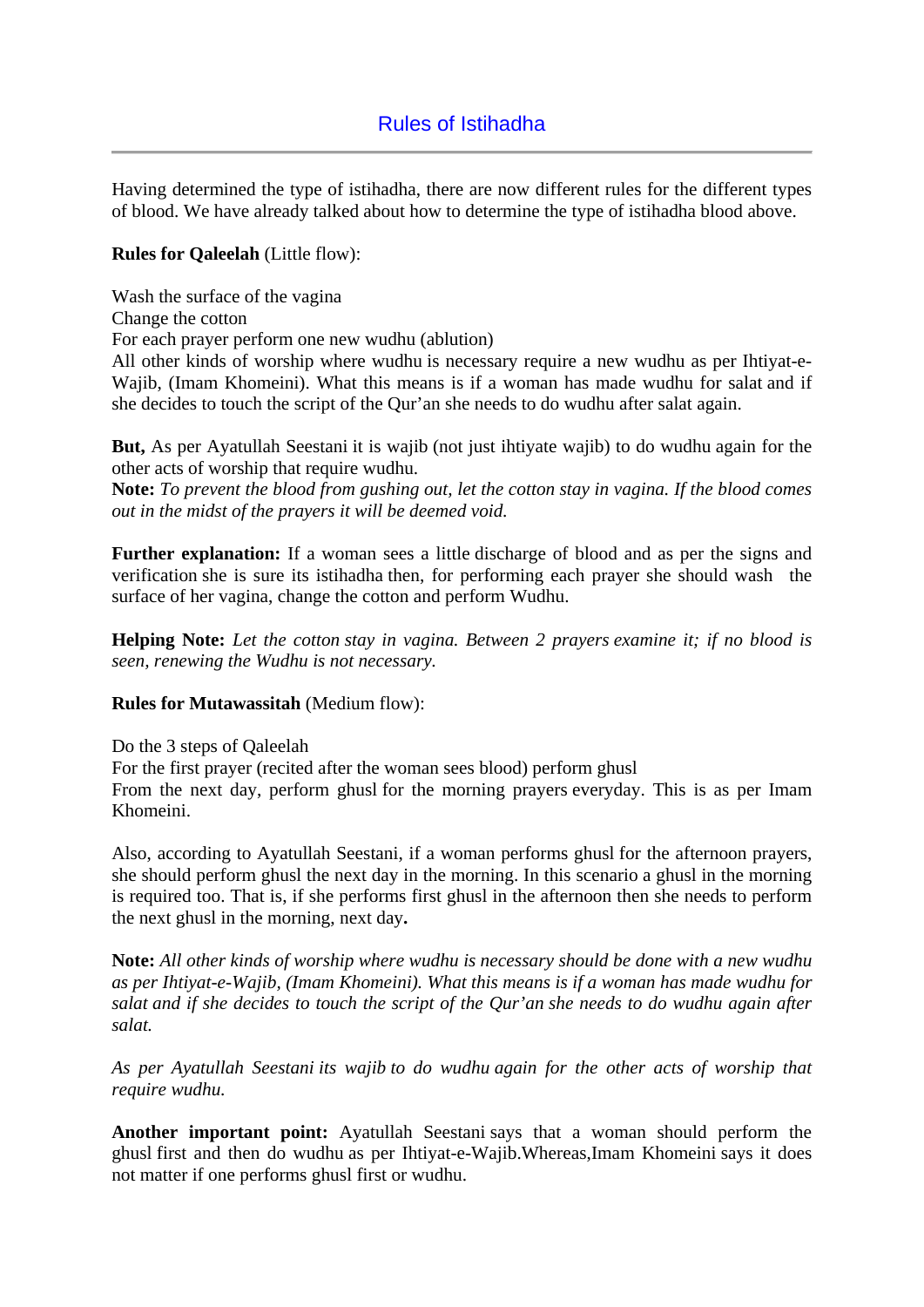**Further explanation:** If a woman sees medium discharge of blood and as per the signs and verification she is sure it is istihadha then, for performing each prayer she should wash the surface of her vagina, change the cotton and perform Wudhu and in addition perform ghusl if it is the first salat of the day.

From the next day in addition to doing the 3 steps of Qaleelah, she should perform ghusl for the morning prayers only, BUT for the other prayers she should wash the surface of the vagina, change the cotton and do wudhu for each prayer.

# **Rules for Katheera** (Excessive flow):

For each prayer perform one ghusl Do the 3 steps of Qaleelah If praying Asr right after Dhuhr or Isha right after Maghrib, only 3 ghusls are enough for the day.

**Further explanation:** If a woman sees excessive discharge of blood and as per the signs and verification if she is sure it is istihadha then, for performing each prayer she should perform ghusl and then wash the surface of the vagina and then change the cotton and do wudhu.

**But** if a woman is going to pray Asr prayers right after Dhuhr prayers and Isha prayers right after Maghrib Prayers only one ghusl for each set of prayers will suffice. However, between Dhuhr and Asr, Maghrib and Isha she must wash, change the cotton and do wudhu.

**Important Note:** *As per Ayatullah Seestani wudhu is not needed after the ghusl but if a woman wishes she should do it before ghusl for Katheera. Whereas, Imam Khomeini says it does not matter if wudhu is made before ghusl or after, but wudhu is required.*

# **Change of Intensity of Blood Flow**

When one sees the intensity of the blood flow increase, then there are different rules that apply:

#### **Change of Flow from Less to More**

Qaleelah to Mutawassitah (Little to Medium flow) Qaleelah to Katheera (Little to Excessive flow) Mutawassitah to Katheera (Medium to Excessive flow)

Rules to be followed if the blood flow changes from less to more as stated above:

**If before prayer:** If the intensity of the blood flow changes from less to more, before a woman prays:

If the flow changes from little to medium then the rules for medium apply. If the flow changes from little/medium to excessive then the rules for excessive apply.

**Note:** *For explanation of rules for little flow, medium flow and excessive, refer to the rules of Istihadha.*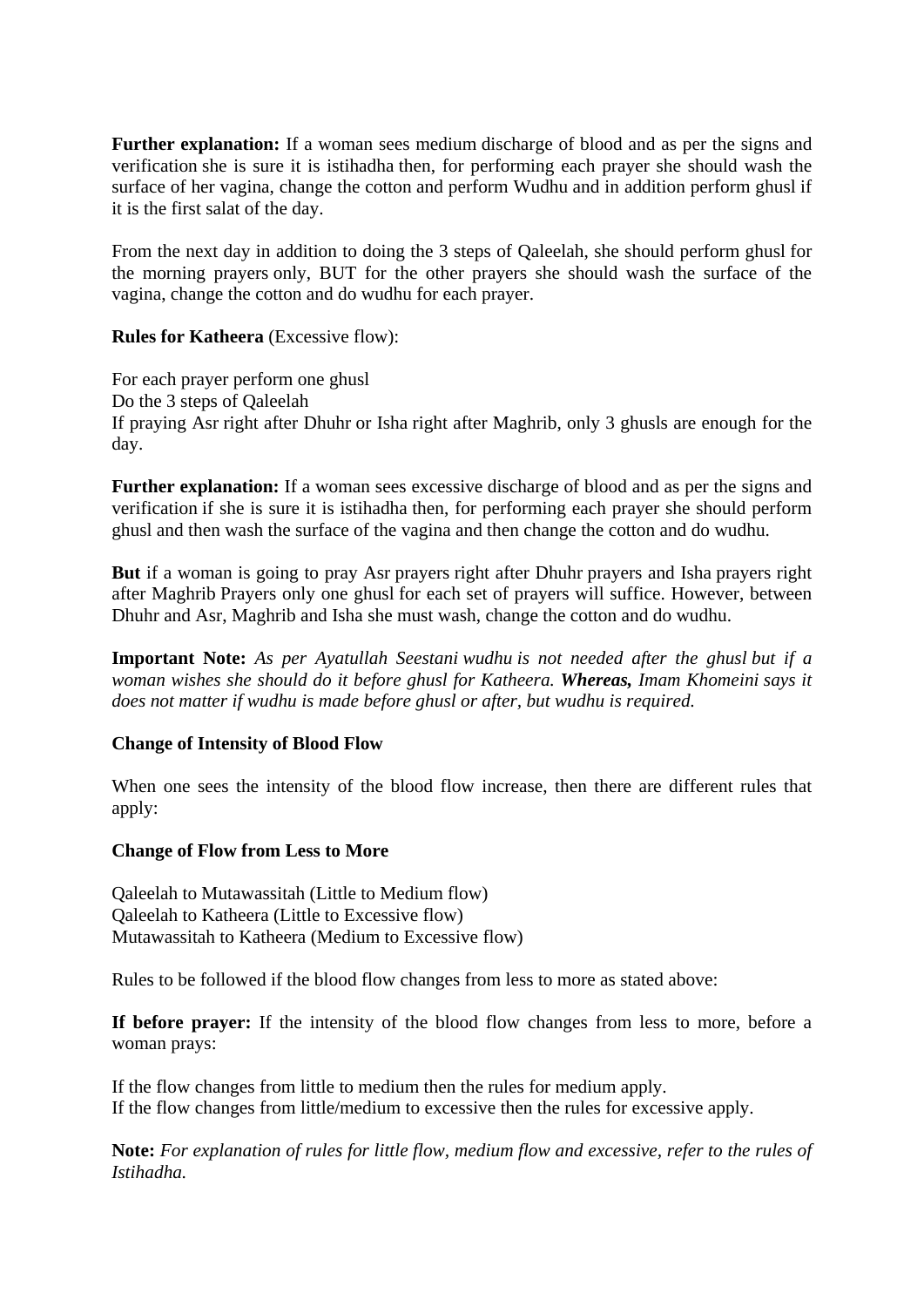**During prayers:**If a woman feels while praying that the intensity of the blood flow changed from less to more:

If by discontinuing the prayers there is no fear that they will become Qadha, then a woman should discontinue praying and take care of the duty as per the rules, then perform prayers.

**Further explanation:** If a woman starts praying and realizes that the blood flow has increased then she should see if there is enough time left so that her prayers do not get Qadha. If there is enough time left then she should discontinue her prayers.

After discontinuing her prayers she should check to see if the flow has increased to medium or excessive istihadha, and then follow the rules accordingly.

If there is not enough time left, then she should not discontinue the prayers. She should complete the prayers, then check to see if the intensity of the flow increased to medium flow or excessive flow. Follow the rules accordingly, **and then repeat the prayer again with the intention of Qadha.**

#### **Change of Flow from More to Less:**

Katheera to Qaleelah (Excessive to Little) Katheera to Mutawassitah (Excessive to Medium) Mutawassitah to Qaleelah (Medium to Little)

Rules to be followed if the blood flow changes from more to less as stated above:

For the first prayer a woman should follow the rules as per the state she was in. Prayers after that are going to be according to the state she is in.

**Further explanation:** If a woman is in the state of Katheera (Excessive flow) and before praying Dhuhr she realizes that she is in the state of Qaleelah (Little) now, she should follow the rules for Katheera for praying Dhuhr and then for Asr she should follow the rules for Qaleela.

If a woman after Dhuhr realizes that state she is not in a state of Katheera anymore but she is in a state of Qaleela now, she should still follow the rules for Katheera for praying Asr and then for Maghrib and the prayers after that she should follow the rules of Qaleela.

Fasting during Istihadha:

**During Qaleela:** A woman should follow the rules she follows before prayers. With the only exception that a cotton should be inserted inside the vagina to prevent the blood from gushing out. *(As per Imam Khomeini this is Ihtiyat-e-Wajib for all the states of istihadha)*

**During Mutawassitah:** A woman should follow the rules she follows before prayers. With the only exception that a cotton should be inserted inside the vagina to prevent the blood from gushing out.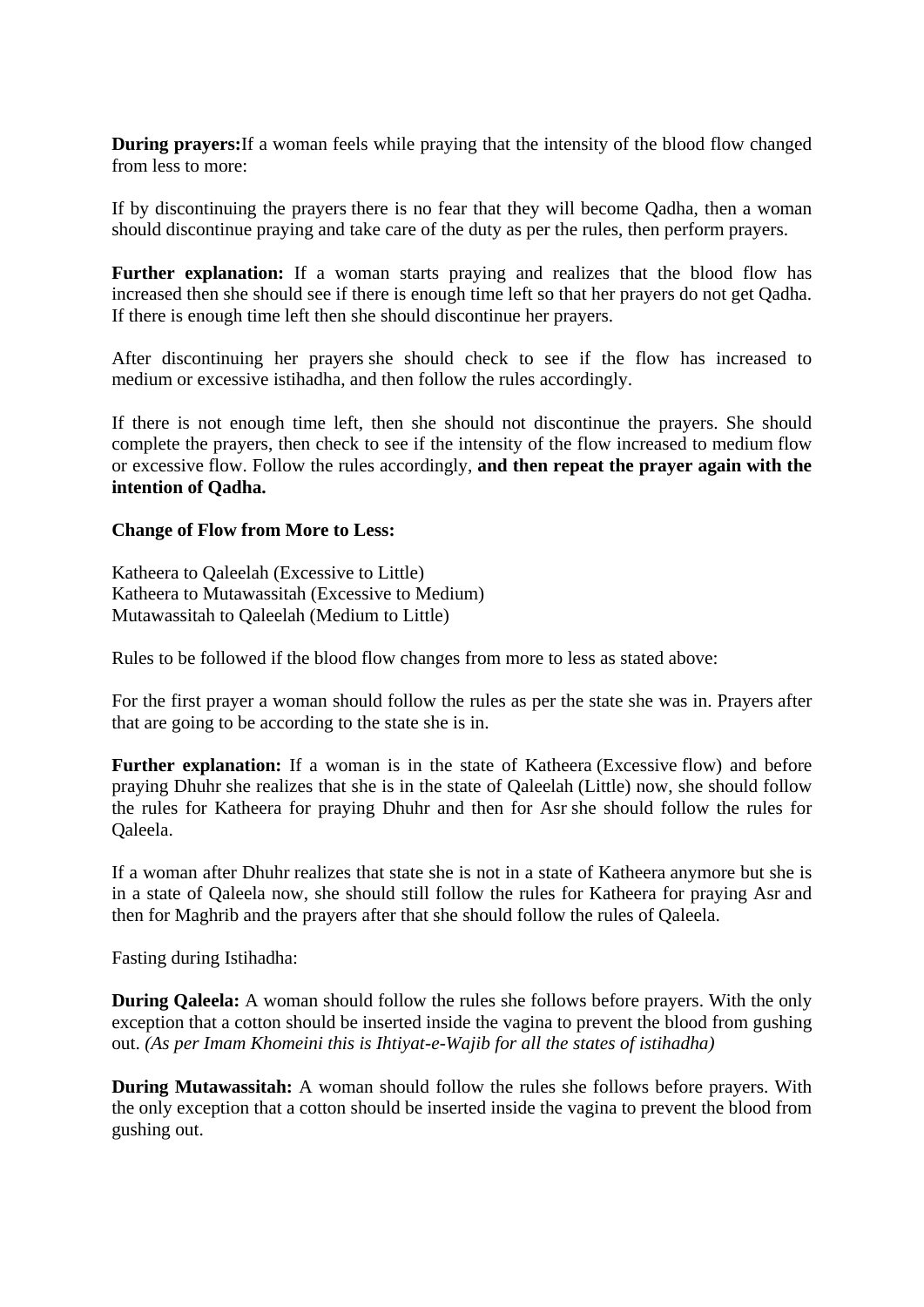**During Katheera:** A woman should perform ghusl, the evening before for prayers of Maghrib.

# **And…**

Perform ghusl for each prayer if there is not going to be a gap between the prayers. For example if she performs ghusl for Maghrib and then prays Isha right after Maghrib, then another ghusl is not needed.

# **And…**

Insert cotton inside the vagina, to prevent the blood from gushing out.

**Note:** *Ayatullah Seestani says that it is not a problem if the blood gushes out during the fast, and the fast is valid, but she has to prevent the blood from gushing out of her vagina during her salats.*

# **Sex during Istihadha:**

**During the state of Qaleelah:** Rules of Qaleelah (Under 'Rules of Istihadha') apply. **During the state of Mutawassitah:** Must have ghusl before sex.

**During the state of Katheera:** Must have ghusl before sex. But if sex is performed soon after prayers, ghusl is not necessary.

**Note:** *Ayatullah Seestani says that ghusl is not needed before sex in any of the three conditions of istihadha. (Performing ghusl is Ihtiyat-e-Mustahab)*

#### **Miscellaneous Points regarding Istihadha**

According to Ayatullah Seestani if a woman is not sure if she is in a state Mutawassitah or Qaleelah she should consider it as Qaleelah. Another scenario would be if a woman is not sure if she is in a state of Katheera or Mutawassitah. In this case she should consider it to be Mutawassitah. In other words when in doubt she must always go with the lesser one.

If a woman delays her prayers thinking that her Istihadha will stop before the salat becomes Qadha, then it is okay to do so as long as she does not delay her prayers so long that they become Qadha.

Salat e Ayat is the prayers that are obligatory at the time of natural calamities for example, an earthquake, a lunar eclipse, or a solar eclipse etc. Salatul Ayat is obligatory on a woman who is experiencing Istihadha. All the rules required for a woman in istihadha during the other obligatory prayers are also required for this salat. (Please note: Same rules apply for all the obligatory prayers.)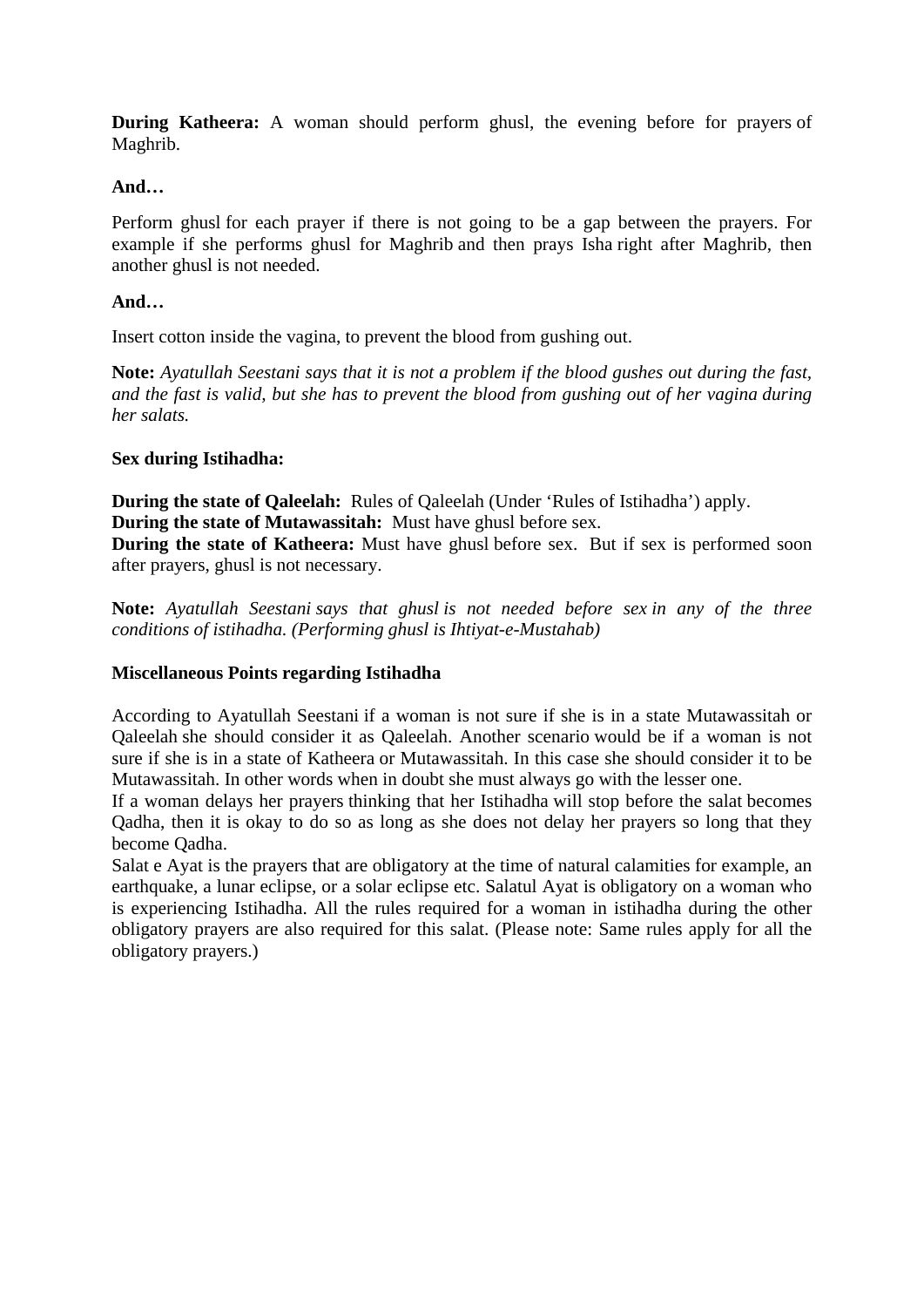Haidh is a type of blood that is discharged from the womb of a woman every month. In order to better understand haidh let us follow the eight simple steps below:

# **Verification**

If the blood seen is other than what is stated below, then it is haidh.

If the blood is not of istihadha If the blood is not of nifas (blood seen after childbirth) If the blood is not from a boil or surgery

Signs Blood seen at the time of haidh usually has its own distinctive features:

It is red color or darker, sometimes even black It is thick It is warm It gushes out with force and is accompanied with burning

#### **Ensuring it is Haidh**

In order to ensure that the blood seen falls into the category of haidh, the following conditions must be met:

The blood seen is not less than 3 days The blood is seen for 3 days in a row Continuous flow of blood for 3 days

In the beginning of the cycle (in some cases) blood is visible, later exists internally (for a few days in the vagina) and after some time it starts flowing again.

The total duration of haidh is not more than 10 days

The blood is seen by a woman who is older than 9 years according to the lunar calendar (approximately 8 ½ years solar calendar)

The blood is seen by a woman before she goes through menopause\*

Between 2 cycles of menstruation, there should be at least a 10-day gap.

**Note:** *Sayyid (Women from the progeny of the Prophet) may get their periods till the age of 60 as per the lunar calendar. Non Sayyid may get periods until the age of 50 as per the lunar calendar, as per Islamic Laws.*

#### **Categories of women**

According to the rules of haidh women can be classified into six categories: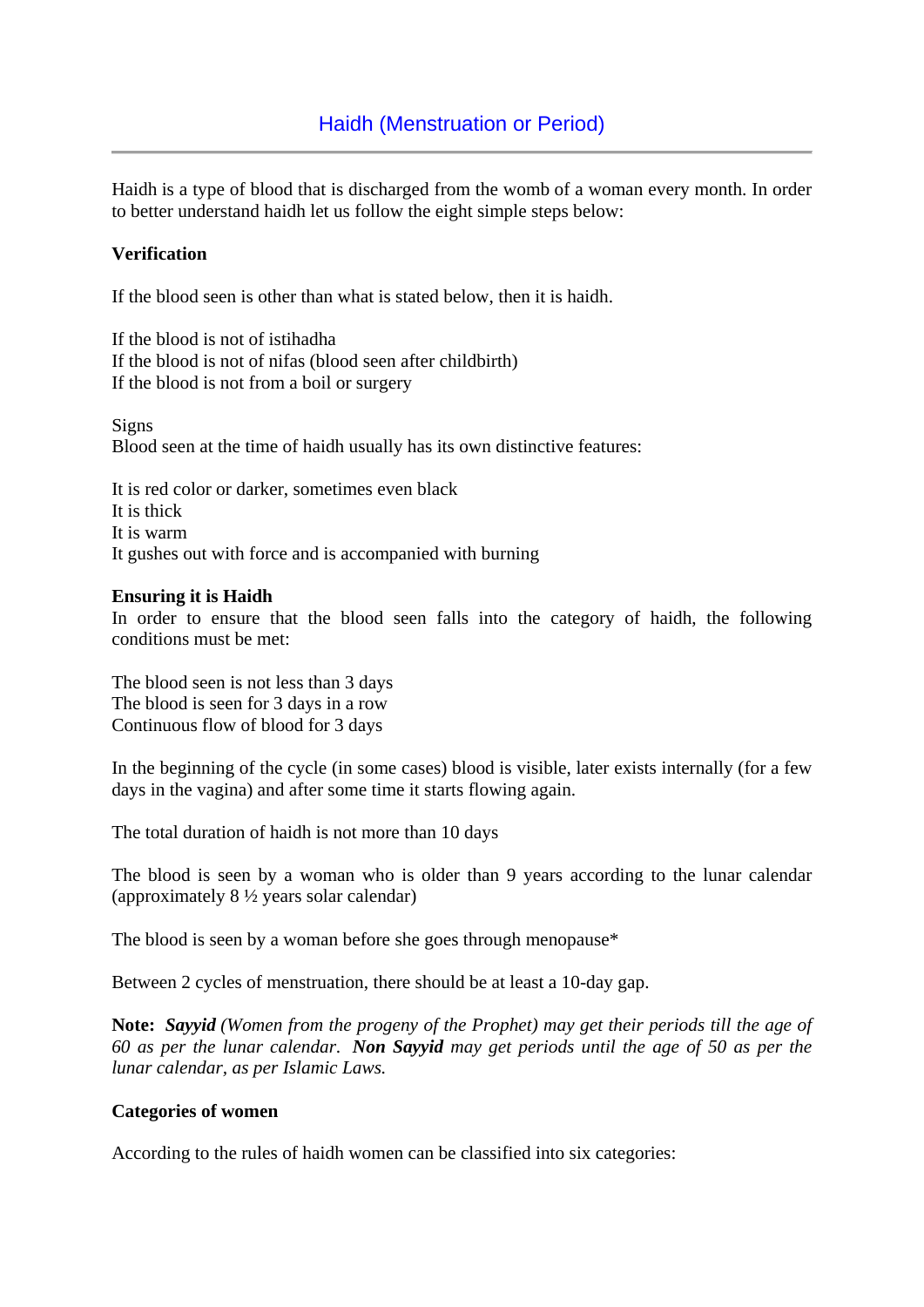**Women who have a habit of time and duration**: This is a woman who sees blood at a particular date and for a fixed duration, two months in a row.

For example: A woman sees blood on the  $10<sup>th</sup>$  of March to the  $17<sup>th</sup>$  of March and then she sees blood on  $10<sup>th</sup>$  of April to the  $17<sup>th</sup>$  of April. In this case she can be classified under the category of a 'woman with a habit of time and duration'.

**Women who have a habit of duration:** When a woman sees blood on different dates but the duration of the flow is the same. This happens two months in a row.

For example: A woman sees blood on the  $10<sup>th</sup>$  of March to the  $17<sup>th</sup>$  of March and then she sees blood on the  $12<sup>th</sup>$  of April to the  $19<sup>th</sup>$  of April. In this case she can be classified under the category of 'Women who have the habit of duration'.

**Women who have a habit of time:** When a woman sees blood at a particular date but the duration of the discharge varies. This happens two months in a row.

For example: A woman sees blood on the  $10<sup>th</sup>$  of March to the  $17<sup>th</sup>$  of March and then she sees blood on  $10<sup>th</sup>$  of April to the  $18<sup>th</sup>$  of April. In this case she can be classified under the category of 'Women who have a habit of time.'

**Please Note:** *In the above examples and in other parts of the book, the Gregorian calendar has been used, as it is more familiar to the western reader. The calculations for women who have a habit of time though, require the date of the Islamic lunar calendar to be consistent.*

**Mudhtaribah: Disordered duration:** When a woman sees blood on different dates and has no fixed duration at all.

**Mubtadiyah: Beginner:** One who saw blood for the first time.

**Nasiyah: Forgetful:** When a woman forgets her habit, which means that she has forgotten the dates and the duration.

**Important Question:** When a woman sees blood for 10 days, it is all considered haidh (Menses), **but** if she sees blood for more than 10 days, then what?

If blood is seen for more than 10 days, then she must decide which category (categories of women) she fits in and follow the rules from the 'Rules for a woman in menses' that follow: -

#### **Rules for a Woman in Menses**

**Woman having the habit of time and duration:** As was mentioned earlier this is a woman who in the last 2 months has seen blood on a particular date and for a fixed duration. When a woman under this category sees blood for 10 days then it is all haidh, **but** if she sees it for more than 10 days then the blood seen during the days of habit is considered part of her period and the rest is istihadha.

### **Some scenarios of women having a 'Habit of Time and Duration'**

**Scenario 1:** If a woman in the last 2 months has seen blood for 7 days but this month she sees blood for 10 days, what is her duty? In this situation she should consider all 10 days as 'haidh'. As the flow was not more than 10 days.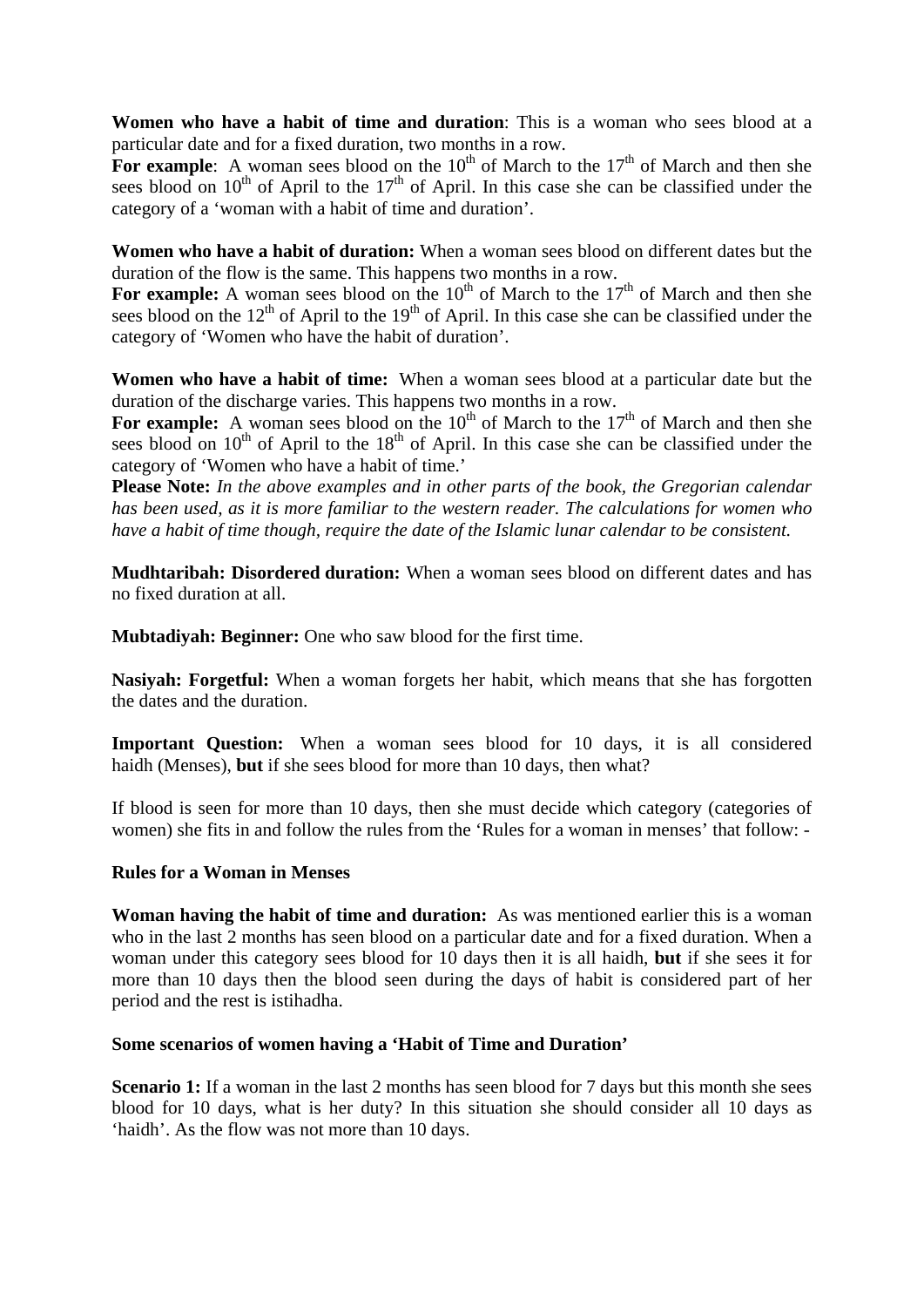**Scenario 2:** If a woman in the last 2 months has seen blood for 8 days (Her habit is 8 days), but this month she sees blood for 13 days, what is her duty? In this situation she should consider the first 8 days as 'haidh' and the 5 extra days as 'istihadha', because the total flow was more than 10 days. When a woman's menses continues for more than 10 days then the blood seen during the days of her habit is haidh and the rest is istihadha.

**Scenario 3:** If a woman in the last 2 months has seen blood between the  $10<sup>th</sup>$  and  $18<sup>th</sup>$  BUT this month she saw blood from  $7<sup>th</sup>$  to  $20<sup>th</sup>$ , what is her duty? In this situation she should do the following:

 $7<sup>th</sup>$  to  $9<sup>th</sup>$  is istihadha  $10^{th}$  to  $18^{th}$  …. is haidh  $19^{th}$  to  $20^{th}$  ….is istihadha

**Scenario 4:** If a woman in the last two months has seen blood between the 10<sup>th</sup> and 18<sup>th</sup> BUT this month she saw blood between the  $10<sup>th</sup>$  and  $20<sup>th</sup>$ , then what is her duty? In this situation all 10 days is 'haidh', because the flow does not exceed 10 days. This scenario is just like scenario 1.

**Woman having the habit of duration:** As was mentioned earlier this is a woman who has seen blood for a fixed duration but not for a fixed time (date wise) in the past 2 months. When a woman under this category sees blood for 10 days (and it has all the signs of haidh) then it is all haidh, **but** if she sees it for more than 10 days then blood seen during the days of habit of duration is period and the rest is istihadha.

#### **Some scenarios of women who have a 'Habit of Duration'**

**Scenario 1:** If a woman in the last two months has seen blood for 8 days BUT this month she sees it for 13 days, what is her duty? In this situation she should consider first 8 days as 'haidh' and the rest as 'istihadha', because she had a habit of 8 days and this month the flow was more than 10 days.

**Scenario 2:** If a woman in the last 2 months has seen blood for 8 days BUT this month she sees it for 10 days, what is her duty?

In this situation she should consider all 10 days as 'haidh', as the flow was not more than 10 days.

**Woman who have a habit of time:** As was mentioned earlier this is a woman who has seen blood on a particular date in the past 2 months but has no fixed duration. When a woman under this category sees blood for 10 days (and it has all the signs of haidh) then it is all haidh, **but** if she sees blood for more than 10 days then she must follow the guidelines below:

If the blood seen has signs of haidh then the number of days it has the signs of haidh is 'haidh', the rest is istihadha. (If the blood has the signs of haidh and the same signs remain for 13 days, then it is as if there were no signs)

If the blood has no signs of haidh, and the only way the woman knows it is haidh is because of her habit of time, then she should consult her family, to verify the normal time duration of period experienced by female members of her family. If the majority of the women in her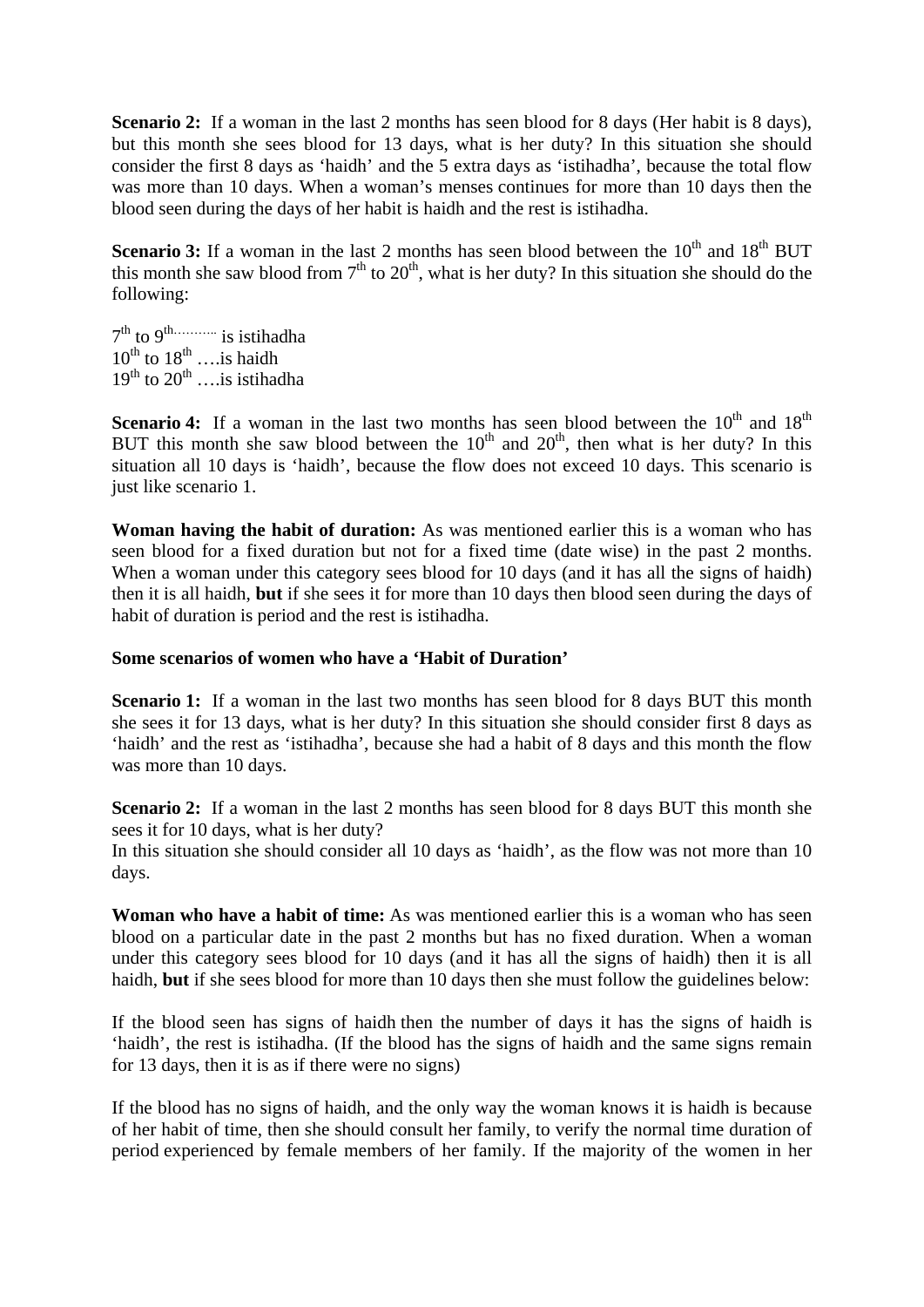family have similar durations, she should follow their pattern. In this case the normal duration in the family is considered to be haidh, and the remaining days is istihadha.

If the family members have different durations and it is hard to determine, then a woman must calculate the first 7 days as part of her menses, and the rest as istihadha.

**Note:** *consulting your family for the number of days means to ask your mother, sisters, paternal aunts and maternal aunts, and grandmothers about their blood cycle (menstruation). Asking about their duration, means to ask how many days do they see blood every month?* 

#### **Some scenarios of women who have a 'Habit of Time'**

**Scenario 1:** This woman since the last 2 months has seen blood on one particular date but her duration varied. This month she saw blood on the same date but the flow went on for 10 days. In this situation all the ten days are considered to be 'haidh'.

**Scenario 2:** This woman since the last 2 months has seen blood on one particular date but her duration varied. This month she saw blood on the same date but the flow continued for 13 days. If the blood had all the signs of haidh for 8 days for example, then this woman should consider 8 days as being haidh and the rest as istihadha.

**Scenario 3:** This woman since the last 2 months has seen blood on one particular date but her duration varied. This month she saw blood on the same date but the flow carried on for 13 days. There were no signs of haidh. In this situation this woman should consult her family and if for example her family has a habit of 8 days then this woman should consider 8 days as being haidh and 5 days as istihadha.

**Scenario 4:** This woman since the last 2 months has seen blood on one particular date but her duration varied. This month she saw blood on the same date but the flow carried on for 13 days. There were no signs of haidh. In this situation this woman should consult her family and if her family has no particular duration, then she should consider 7 days to be haidh and the rest istihadha.

**Scenario 5:** This woman since the last 2 months has seen blood on one particular date but her duration varied. This month she saw blood on the same date but the flow carried on for 13 days. There were no signs of haidh. In this situation this woman should consult her family **BUT** if she has no family, then she should consider 7 days as haidh and the rest istihadha.

#### **\$\$SUN[-Mudhtaribah: Disordered duration] Mudhtaribah: Disordered duration:**

As we mentioned earlier, in the past 2 months when a woman sees blood on different dates and has no fixed duration at all then she is known as Mudhtaribah. If she sees blood for more than 10 days then she must follow the guidelines below:

If the blood has signs of haidh, then the number of days with signs is haidh and the rest is istihadha. (If the blood has the signs of haidh and the same signs remain for 13 days, then it is as if there were no signs).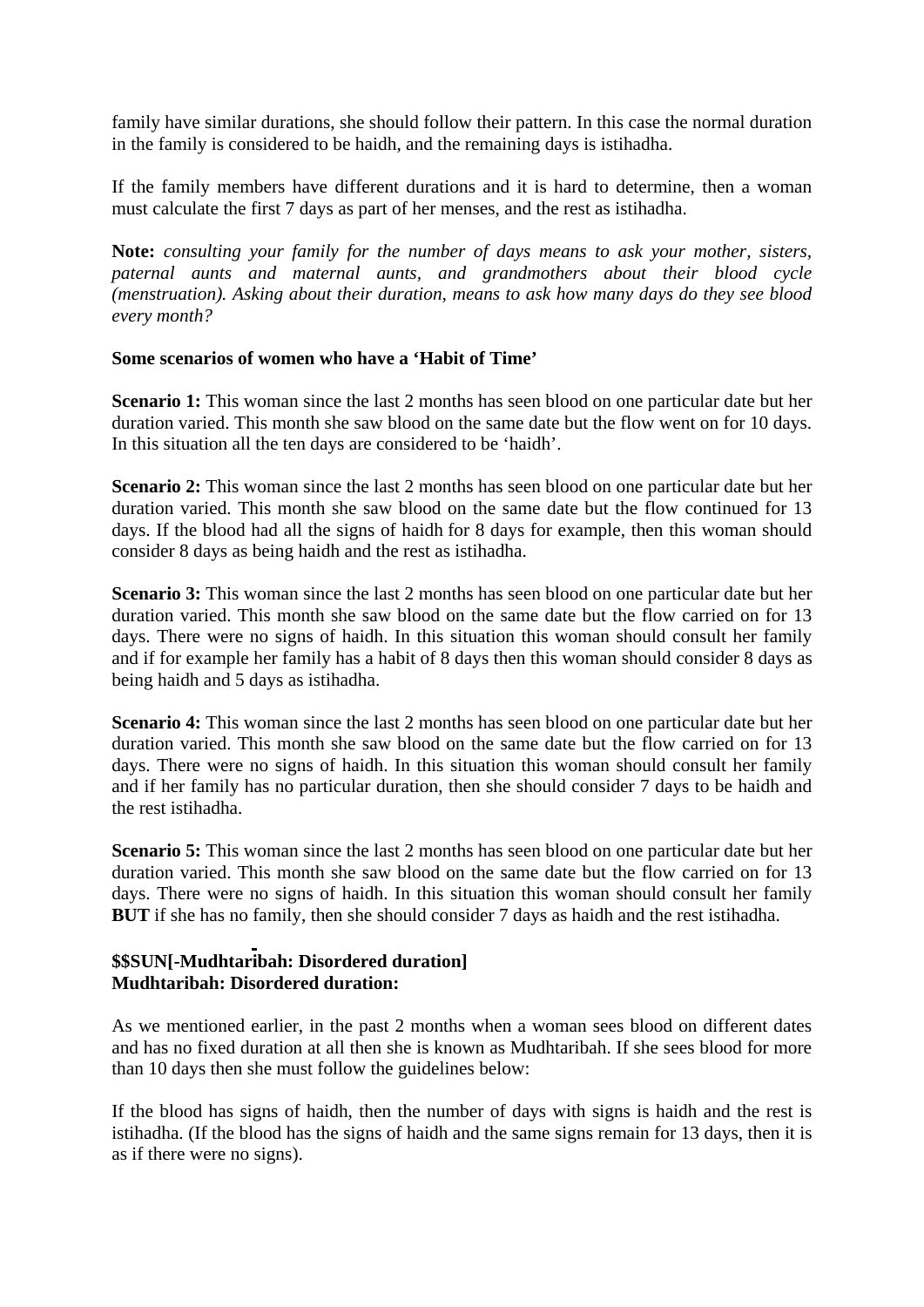If the blood has no signs of haidh then the way to calculate the duration is:

A woman should consult her family, to verify the normal time duration of period in the family. Once she has a number. Then she should…

Use the number 7 to calculate the # of days of haidh and the # of days of 'Jum'\*' and the # of days of istihadha. (This will be more clear when we get into different scenarios)

Jum`\*: Jum` means following the rules of both haidh and istihadha at the same time. In the days of Jum`, a woman cannot do the things that are haram in haidh, but must do all the things that are wajib (obligatory) in istihadha. Since salat is obligatory in istihadha along with ghusl (ritual bath) she must perform ghusl and salat. Since sex is haram (prohibited) in haidh then she should refrain from sex.

#### **Some scenarios of Mudhtariba: Disordered Duration**

**Scenario 1:** This woman in the past 2 months has seen blood on different dates and the blood flow did not have a fixed duration. She saw blood for 13 days and out of those 13 days there were 8 days where she saw signs of haidh. In this situation she should consider 8 days as haidh and the rest as istihadha.

**Scenario 2:** This woman in the past 2 months has seen blood on different dates and the blood flow did not have a fixed duration. Then this month she saw blood for 13 days, and the blood had no signs of haidh. In this situation she must consult her family, to verify the normal time duration of 'haidh' in the family. Let us suppose the number of days that make up the normal duration of haidh in her family is 5 days. Since 5 days is less than 7 (the number 7 is what we discussed in 'B' above), she should follow these guidelines:

 The duration of her haidh is 5 days The duration of 'Jum'" is 2 days (Difference between 5 and 7) The duration of istihadha is 6 days Total duration of blood flow is 13 days

**Scenario 3:** This woman in the past 2 months has seen blood on different dates and the blood flow did not have a fixed duration. This month she saw blood for 13 days. The blood had no signs. In this situation she must consult her family, to verify the normal time duration of 'haidh' in the family. Let us suppose the number of days that is the normal duration of haidh in her family is 8 days. Since 8 days is greater than 7 (the number 7 is what we discussed in 'B' above), she should follow these guidelines:

 The duration of her haidh is 7 days The duration of 'Jum'" is 1 days (Difference between 7 and 8) The duration of istihadha is 5 days Total duration of blood flow 13 days

**Scenario 4:** This woman in the past 2 months has seen blood on different dates and the blood flow did not have a fixed duration. This month she saw blood for 13 days. The blood had no signs. In this situation she must consult her family, to verify the normal time duration of 'haidh' in the family. Let us suppose the number of days that is the normal duration of haidh in her family is 7 days. Since 7 days is the same as 7 (the number 7 is what we discussed in 'B' above), she should follow these guidelines: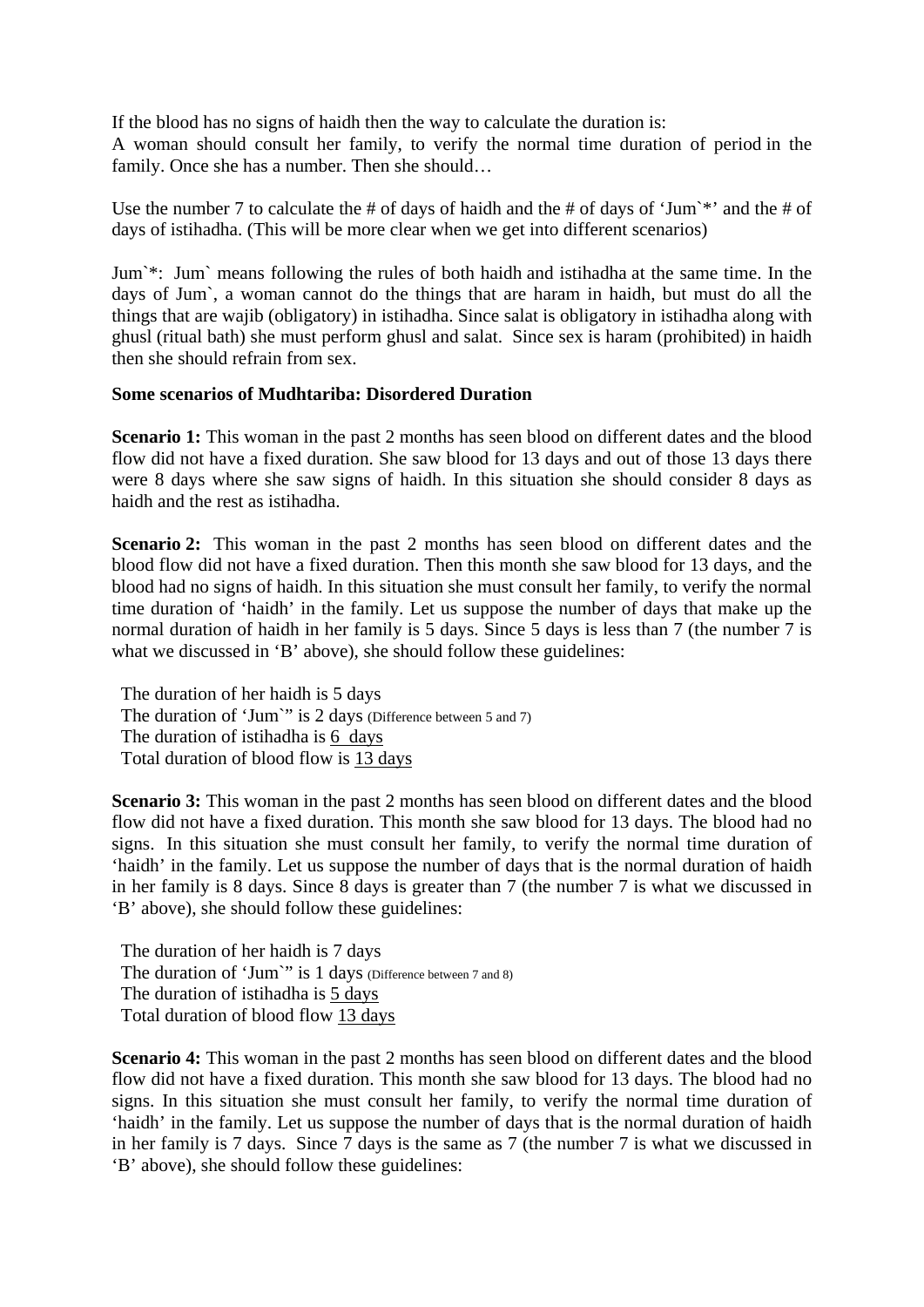The duration of her haidh is 7 days The duration of 'Jum'" is 0 days The duration of istihadha is 6 days Total duration of blood flow 13 days

**Mubtadiyah: Beginner :** This is a woman who sees blood for the first time. Then she is known as "Mubtadiyah'. If she sees blood for more than 10 days then she should follow the same rules as a woman 'having the habit of time' does.

If the blood seen has signs of haidh, the number of days it has the signs of haidh is 'haidh', and the rest is istihadha. (If the blood has the signs of haidh and the same signs remain for 13 days, then it is as if there were no signs).

If the blood has no signs of haidh, then a woman should consult her family, to verify the normal time duration of haidh in the family. If the majority of women in her family have the same number of days, she should follow their pattern. Then the normal duration in the family is going to be haidh, and the remaining days is istihadha.

If the family members have different durations and it is hard to determine, then she must calculate according to a 7-day period, the rest being istihadha.

**Note:** *Consulting your family for the # of days means asking your mother, sisters, paternal aunts and maternal aunts, and grandmothers about their blood cycle (menstruation). Asking about their duration, means asking how many days do they see blood every month?* 

#### **Some scenarios of Mubtadiya: Beginner**

**Scenario 1:** This woman has seen blood for the first time. The blood flow went on for 10 days. In this situation, all the ten days are 'haidh'.

**Scenario 2:** This woman has seen blood for the first time. The blood flow carried on for 13 days. If the blood had all the signs of haidh for 8 days for example, but did not have the signs of haidh for the last 5 days, then this woman should consider 8 days of haidh and the rest Istihadha.

**Scenario 3:** This woman has seen blood for the first time. The blood flow carried on for 13 days. There were no signs of haidh. In this situation this woman should consult her family and if for example her family has a habit of 8 days then this woman should consider 8 days as being haidh and 5 days as istihadha.

**Scenario 4:** This woman has seen blood for the first time. The blood flow carried on for 13 days. There were no signs of haidh. In this situation this woman should consult her family and if her family has no particular duration, then she should consider 7 days as haidh and the rest as Istihadha.

**Scenario 5:** This woman has seen blood for the first time. The blood flow carried on for 13 days. There were no signs of haidh. In this situation this woman should consult her family **BUT** she has no family, then she should consider 7 days as haidh and the rest as istihadha.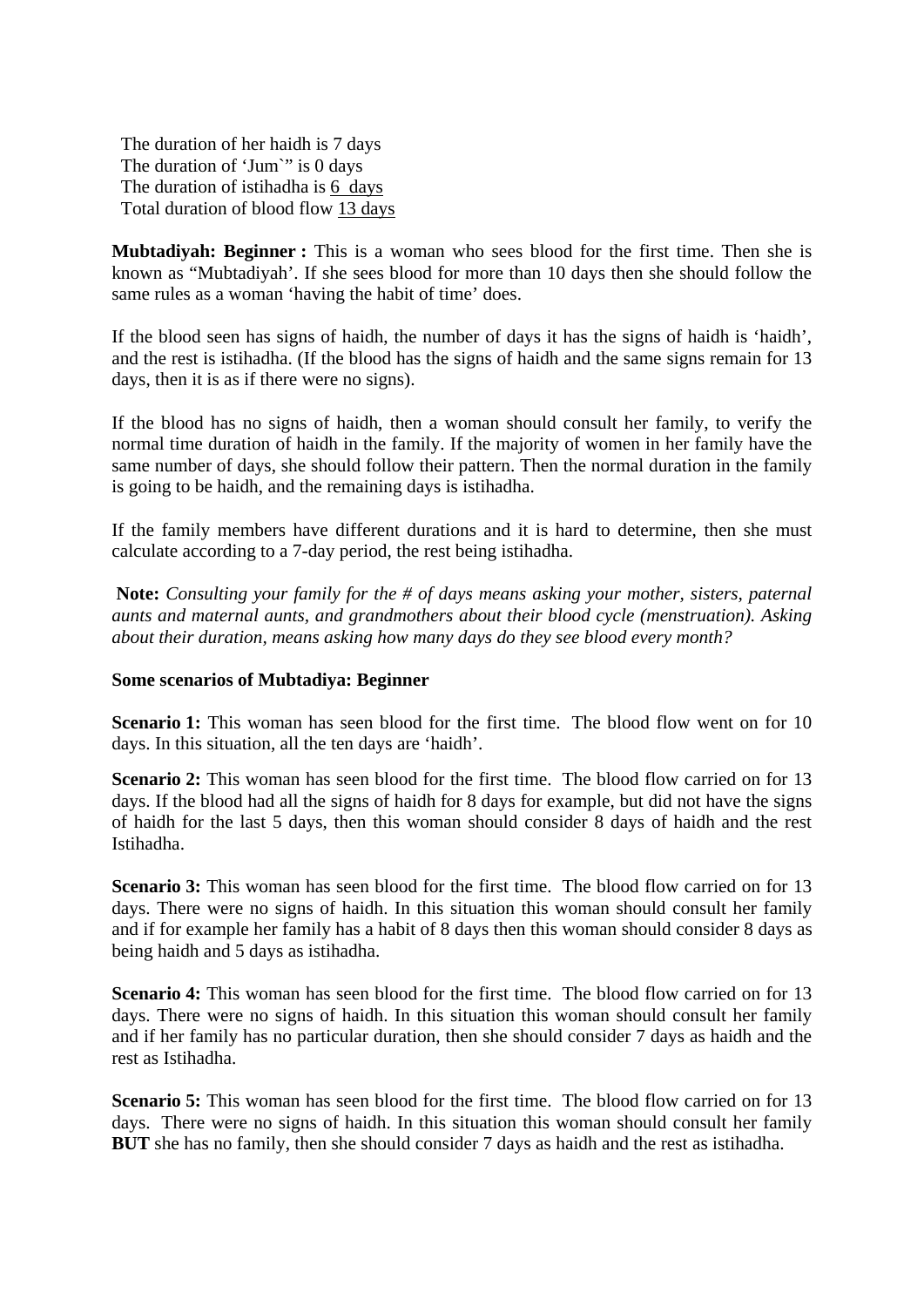**Forgetful: Nasiyah:** When a woman forgets her dates and duration she is known as 'nasiyah'. If she sees blood for more than 10 days then she should follow these guidelines:

If the blood has signs of 'haidh' and it lasts no more than 10 days then it is all considered 'haidh'.

If blood has signs of 'haidh' for 8 days, no signs for 5 days, and the blood flow lasts 13 days, then 8 days is haidh and 5 days is istihadha.

If blood has no signs at all and the flow lasts 13 days, then she should consider 7 days as 'haidh' and the remaining days as 'istihadha'.

#### **Different Types of Menstruation**

**Type 1:** This woman is clean the whole month, only sees blood during the days of menstruation.

**Type 2:** This woman sees blood (spotting) the whole month, but during the days of haidh the blood has signs of haidh.

**Type 3:** This woman is clean the whole month, but during the days of haidh, she sees blood for a couple of days, then there is no blood for a day or two, then she sees blood again. If this routine continues for 10 days then it is all haidh. This is as per Imam Khomeini.

**Note:** *As per Ayatullah Seestani the days within the period of haidh when one does not see blood should be considered as 'Jum''*, *Ihtiyat-e-Wajib, (please refer glossary for the meaning of jum` and Ihtiyat-e-Wajib).* 

#### **Qadha Salat**

Performing salat is haram while a woman is in haidh, but as soon as she feels that she is done with haidh then she should pray within the time for salat. Below are some problem scenarios and some solutions:

This woman was clean and delayed salat and then got 'haidh'. This woman needs to do Qadha for this Salat when she is done with haidh,

As she did not pray on time that day and she delayed when she could have prayed on time.

This woman had her period and when it stopped, she had just enough time to take the ritual bath and do wudhu and pray. She delayed it, hence the time for Salat passed. She must do Qadha Salat, because she had enough time to take the ritual bath, wudhu and pray but she did not.

This woman was clean then she saw blood, so she thought it was haidh. Then later she realized that it was not haidh. She should do Qadha prayers for all the prayers she missed.

#### **Things that are Haram (prohibited) in 'Haidh' (Menses):**

Worship for which wudhu is required, for example: Salat, Fasting, and Tawaaf of Ka'aba.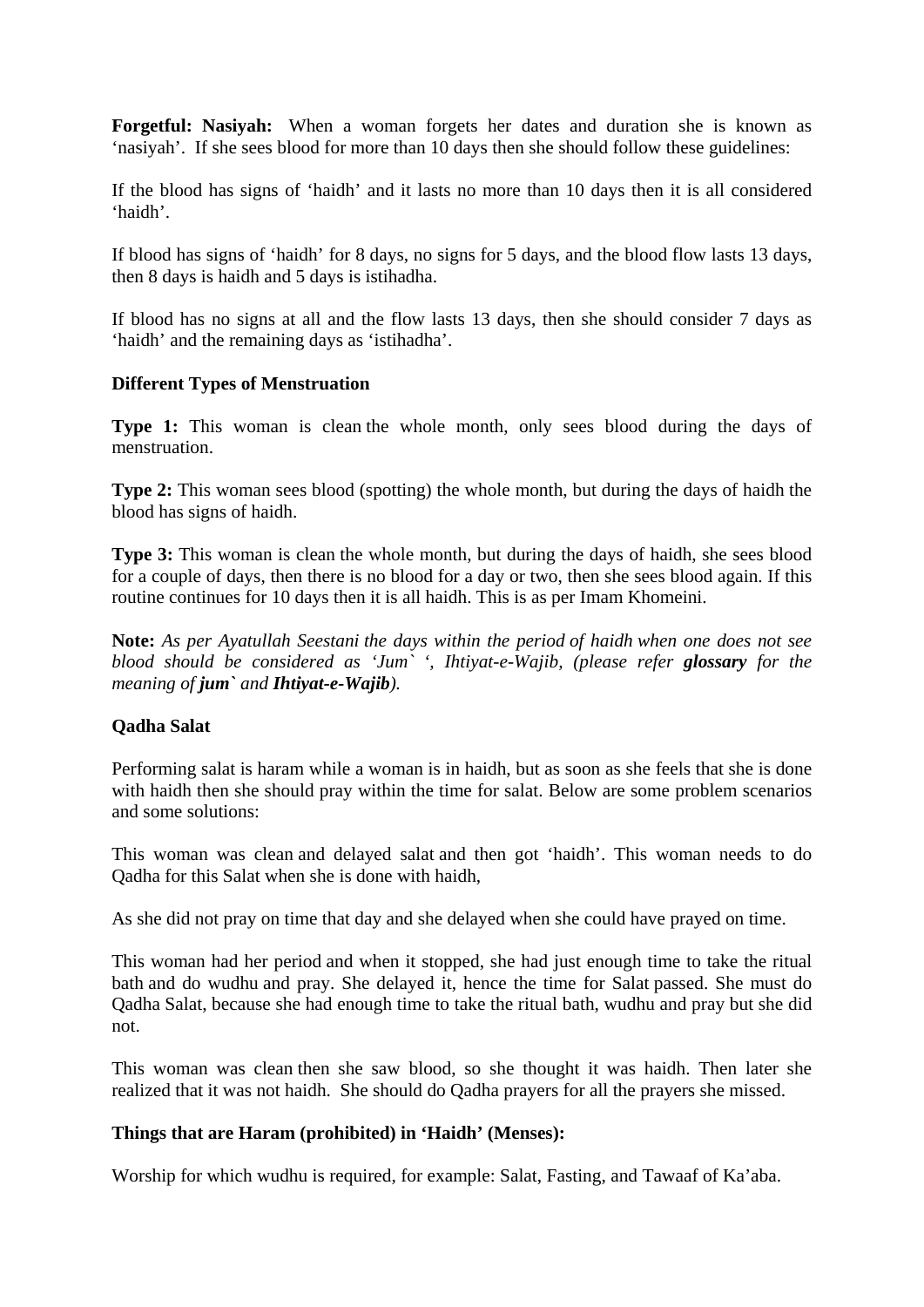Sex. All the actions that are haram in the state of janabat:

It's Haraam to enter Masjid ul Haram and Masjid un Nabi.

Stopping in other mosques and the shrines of Imams is Haraam. Passing through one door and coming out through another door is okay as long as one does not stop in a Masjid or Shrine of Imams.

Placing something in the mosque is Haraam, but picking up something is no problem, according to Imam Khomeini. However as per Ayatullah Seestani a woman cannot place something or pick up something while a woman is Junub or when in the state of Haidh.

Reciting 4 surahs that contain the Wajib Sajda is Haram: Surah Sajda, Surah Fussilat, Surah Al-Najm and Surah Al-Alaq. According to Imam Khomeini, even reciting one word of the surahs mentioned above in the state of janabat or haidh is haram.

**Note:** *Ayatullah Seestani says that reciting the Surah is not a problem but a woman in the state of haidh or janabat should not recite the ayats that have the Sajda e wajib in them. Surah Sajda Ayat 15, Surah Fussilat Ayat 38, Surah Al-Najm Ayat 62, and Surah Al-Alaq Ayat 19.*

It's haraam to touch the words of Qur'an with any part of the body.

It's haraam to touch the names of Allah in any language.

It's Haraam to touch names of Prophets and Imams and Syeda Fatema (SA). as per Imam Khomeini its Ihtiyat-e-Wajib not to touch the names of the 14 infallibles.

**Note:** *As per Ayatullah Seestani its better if a woman does not touch the names of the 14 Infallibles in the state of janabat and haidh.* 

# **Miscellaneous Points regarding Haidh**

A pregnant or a breast-feeding woman may also see haidh. Depending on the signs of the blood, if a woman is certain that the blood is haidh (please refer to point #3 in the section of haidh for ways to be certain), then she should follow the rules of haidh.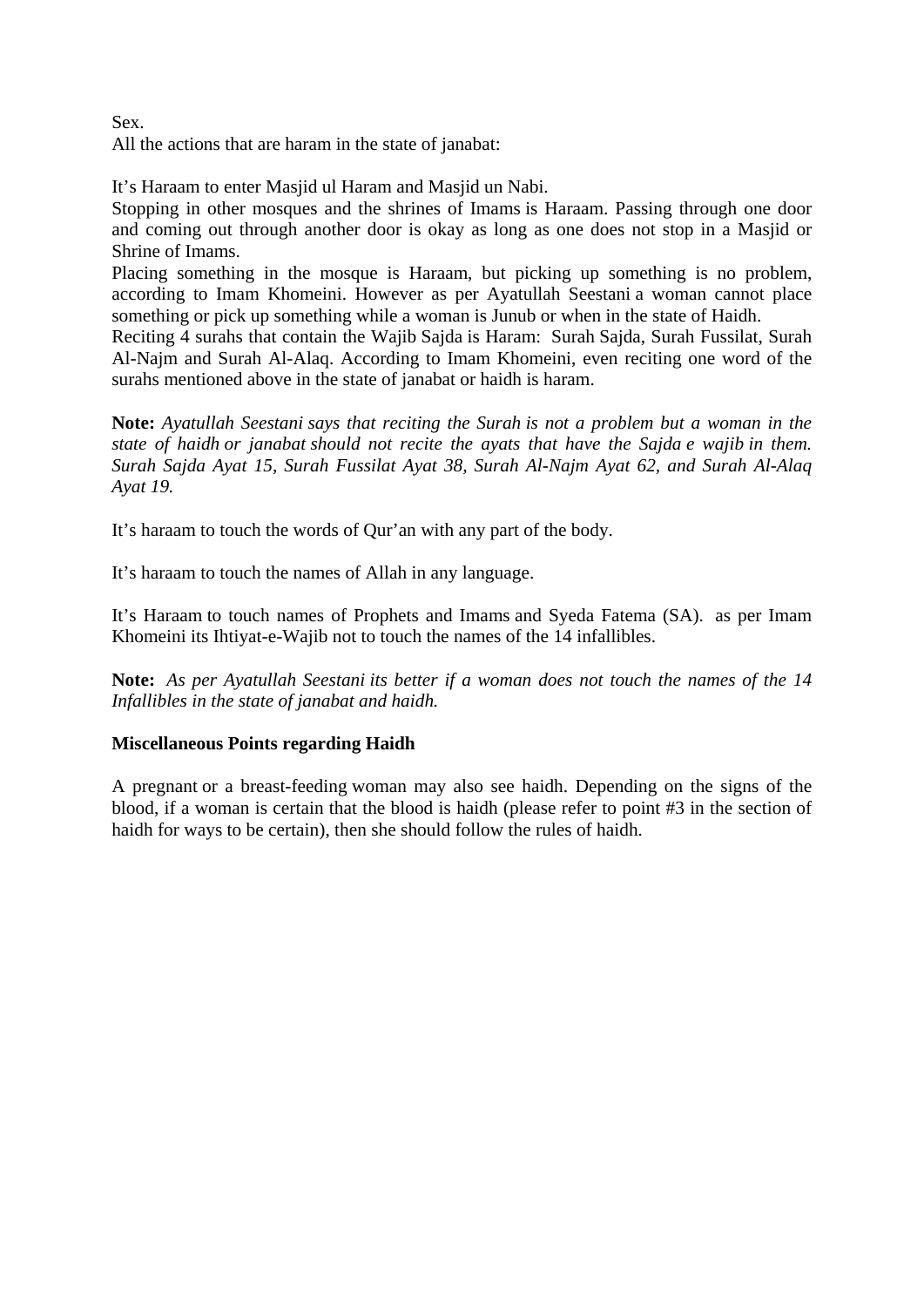**What is Nifas?** Nifas is the blood seen after childbirth, or after a miscarriage.

**Childbirth:** The blood seen as soon as the baby begins to come out of the womb is the blood of nifas. In other words blood seen during childbirth and after childbirth is nifas.

**Note:** *The blood that a pregnant woman sometimes sees before delivery is istihadha or haidh depending on the signs but it is not nifas.*

**Miscarriage:** When a woman sees large clots of blood coming out of the womb, and when one is sure that it is a miscarriage. The blood seen in this case is the blood of nifas.

Nifas can be a maximum of 10 days from the date of delivery or miscarriage. Here is how to calculate the time span of nifas:

If the blood is seen for 10 days only, then all of it is nifas.

If the blood flow exceeds 10 days, then these guidelines must be followed:

If a woman has a habit of duration during 'Haidh', that means this woman sees blood for a fixed period each month, and this woman delivers a baby and sees blood for more than 10 days, then she must consider the same amount of days as nifas and the rest of the days as istihadha. (Check Scenario 1 below, to get a clear understanding).

If a woman does not have a habit of time or duration during haidh, that means she is Mudhtaribah, or Nasiyah or Mubtadiya, then she should consider the first 10 days as nifas and the rest as istihadha.(Check out Scenario 2 below to get a clear understanding).

If a woman has a habit of time and duration during haidh, that means this woman sees blood of haidh on a specific date each month and for a fixed duration, and then she delivers a baby and sees blood for more than 10 days, then she should consider the same amount of days of her duration of her period as nifas and the rest as istihadha. (Check out scenario 3 below to get a clear understanding).

If a woman has a habit of time during haidh, that means this woman sees blood of haidh on a specific date each month, and then she delivers a baby and sees blood for more than 10 days, then she should consider the first 10 days as nifas and the rest as istihadha. (Check out scenario 4 below to get a clear understanding).

**Scenario 1:** This woman sees blood for a fixed duration during haidh. She delivered a baby and has been seeing blood for 13 days, is this blood all nifas? Let us suppose her duration of haidh is 8 days, then 8 days will be nifas and the remaining 5 days will be istihadha. (Please check Question 1 below for another scenario).

**Scenario 2:** This woman has no fixed duration and no fixed time when she sees blood during haidh. She delivered a baby and has been seeing blood for 13 days, is this blood all nifas? Since this woman has no habit of duration, then she should consider the first 10 days as nifas and the remaining 3 days as istihadha. (Please check Question 2 below for another scenario).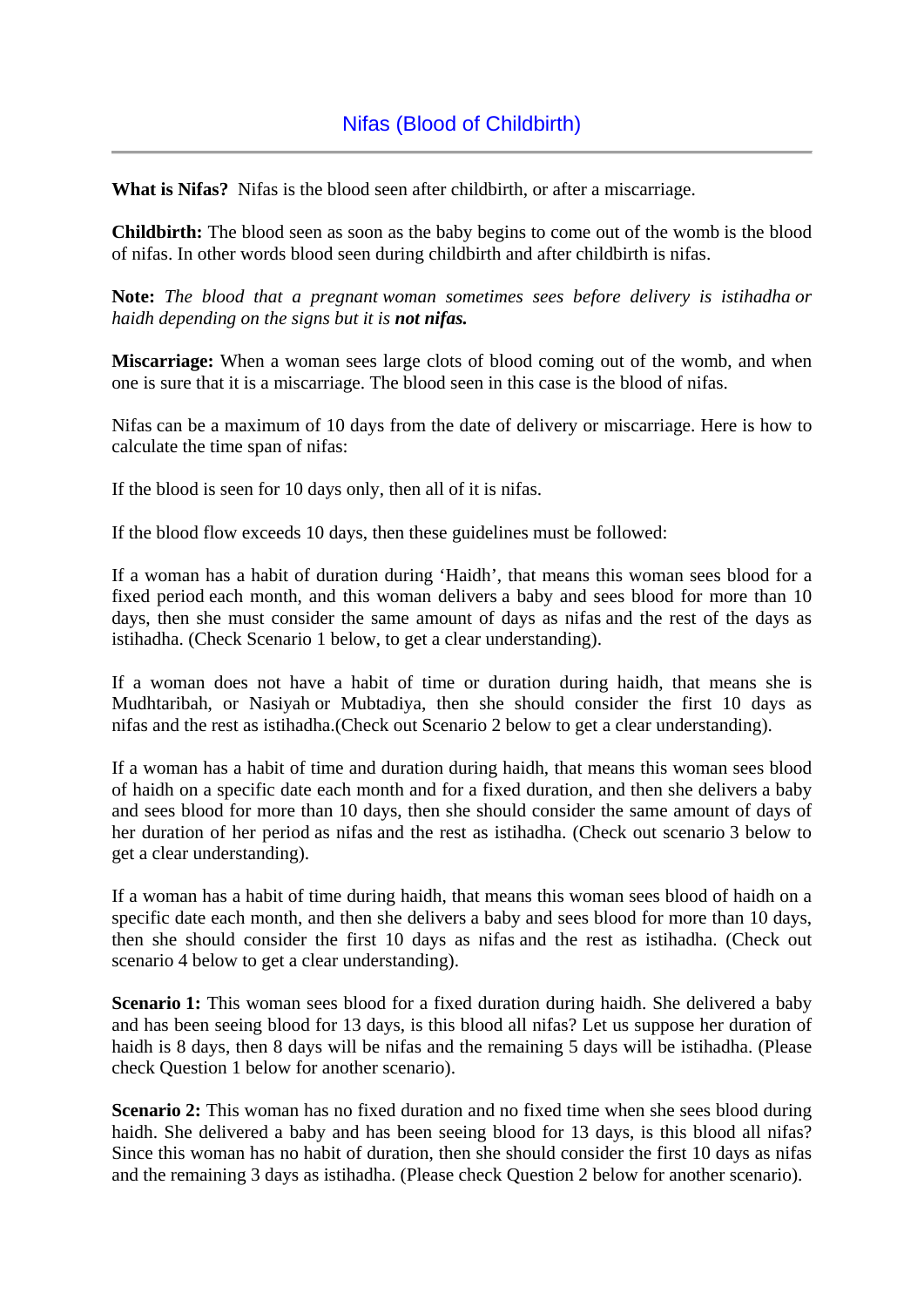**Scenario 3:** This woman has a habit of time and duration during haidh that means she sees blood of haidh on a specific date each month and for a fixed duration. She delivers a baby and sees blood for 14 days., is this blood all nifas? Let us suppose that her duration of haidh is 7 days, then 7 days will be nifas and the remaining 7 days will be istihadha. (Please check Question 3 below for another scenario)

**Scenario 4:** This woman has a habit of time during haidh, which means this woman sees blood of haidh on a specific date each month. She delivers a baby and sees blood for more than 13 days. Then she should consider the first 10 days as nifas and the remaining 3 days as istihadha. (Please check Question 4 below for another scenario).

**Question 1:** Keeping scenario 1 in mind, if a woman who has a habit of duration during haidh, delivers a baby and sees blood for 30 days, what is the ruling?

Answer: The first 8 days are nifas *(her habit of duration of haidh in this scenario)*. The next 10 days are going to be counted as istihadha.

The next 8 days are haidh (If it still has the signs of haidh. If it does not have the signs of haidh, then she must consult her family to see if they had the same pattern after delivery). The final 4 days are istihadha

**Question 2:** Keeping scenario 2 in mind, where a woman does not have a habit of time and duration when haidh is concerned, if she delivers a baby and sees blood for 30 days, what is the ruling?

Answer: First 10 days are nifas *(since she has no habit of time and duration)*. The next 10 days are istihadha.

The final 10 days are haidh (if the blood continues to have the signs of haidh. Otherwise if for example, 8 days had signs, then 8 count towards haidh and 2 to istihadha. If for example, the blood had no signs, then she must contact her family for the number of days of duration of haidh).

**Question 3:** Keeping scenario 3 in mind, when a woman has a habit of time and duration where haidh is concerned – If she delivers a baby on the  $1<sup>st</sup>$  of the month and sees blood for 30 days, and her habit is that she sees blood on the  $10^{th}$  to  $17^{th}$  every month, what is the ruling?

Answer: The first 7 days are nifas (1st to the  $7<sup>th</sup>$ , because this woman has a habit of duration too).

The next 10 days are istihadha ( $8<sup>th</sup>$  to  $17<sup>th</sup>$  even though it is the time of her menses, she should still consider it as istihadha).

The last 13 days are istihadha  $(18<sup>th</sup>$  to  $30<sup>th</sup>$ , because this woman has a habit of time too and her time is  $10^{th}$  of the month)

**Note:** *According to the rulings of Ayatullah Seestani in order for a woman in such a case to get haidh again, she must wait until the*  $10^{th}$  *of the next month.* 

**Question 4:** Keeping scenario 4 in mind that is a woman who has a habit of time only where haidh is concerned - If she delivers a baby and sees blood for 30 days, what is the ruling?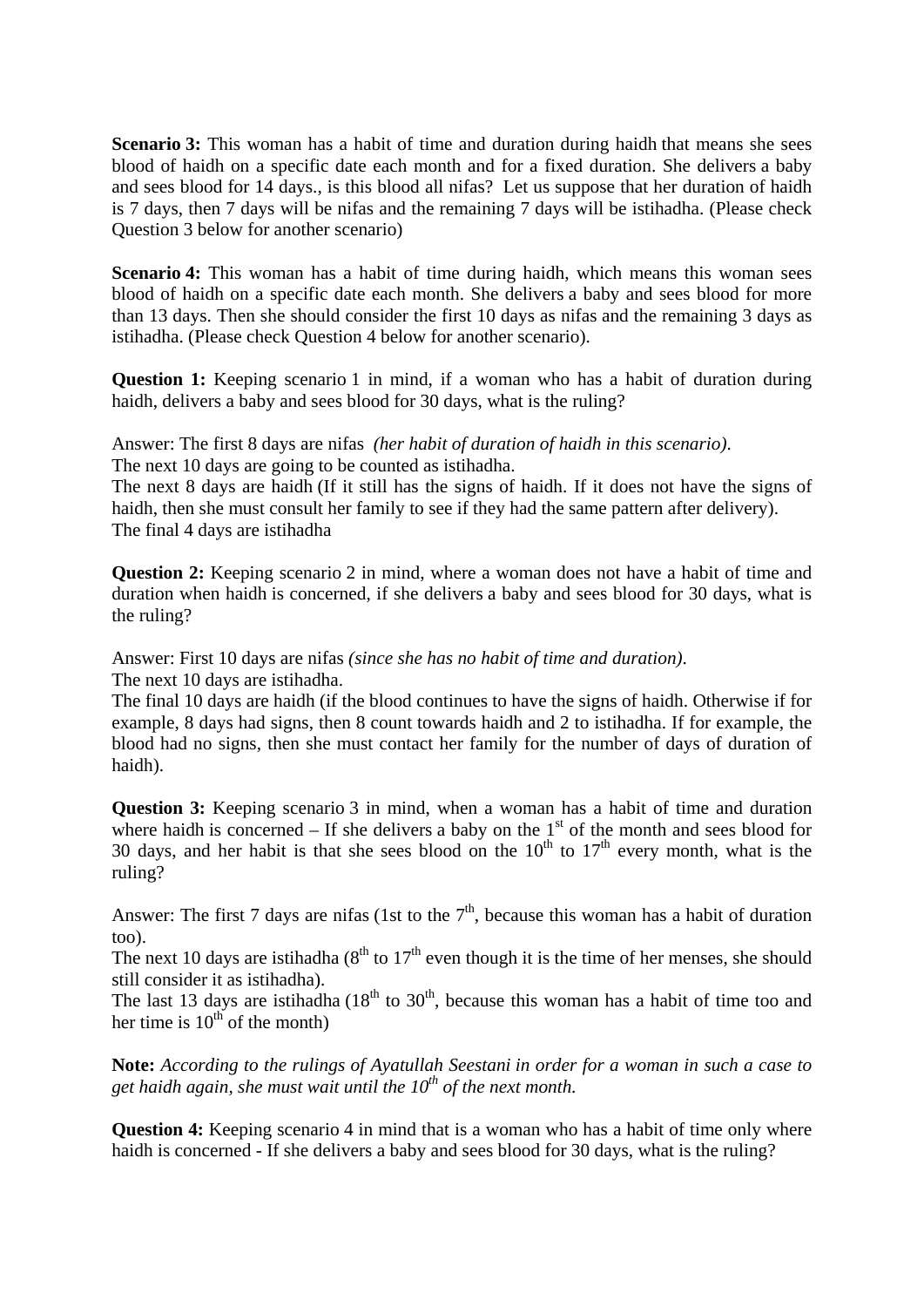Answer: The first 10 days are nifas (Since she has a habit of time only). The next 10 days are istihadha.

Following days are haidh if the blood seen now is on the days this woman has a habit of seeing each month. Even if the blood lacks the signs of haidh it should still be considered haidh if it falls on the specific time. *(Check scenario 5 for a clear understanding)*. If it does not fall on the specific time then it is not haidh, it is istihadha even though it has the signs of haidh*. (Check scenario 6 for getting a clear understanding)*

**Scenario 5:** This woman has a habit of time only, where haidh is concerned. She used to see blood of haidh on the  $1<sup>st</sup>$  of every month. She delivers a baby on the  $10<sup>th</sup>$  of this month and sees blood for 40 days. What is the ruling? **This scenario has two rulings.**

Ruling 1: The first 10 days will be nifas, then the next 10 days is going to be istihadha. Now if this woman sees blood and it falls on the specific date and it **has signs** of haidh and she sees these signs for 8 days. Then the first 10 days are nifas (from the  $10^{th}$  to the  $20^{th}$  of this month). Next 10 days are istihadha (from the  $20^{th}$  to the  $30^{th}$  of this month). Next 8 days are haidh (from the 1<sup>st</sup> to the 8<sup>th</sup>). Last 12 days are istihadha (from the 9<sup>th</sup> to the 20<sup>th</sup>)

Ruling 2: The first 10 days will be nifas, then the next 10 days will be istihadha. Now if this woman sees blood and it falls on the specific date and it has **no signs** of haidh, because the date is her specific date when she experiences haidh, it will be considered haidh. But since she does not have a habit of fixed duration (there are no signs of haidh), and if the blood seen exceeds 10 days, then she needs to check with her family to get the number of days. Suppose they say the usual number of days is 6. Then,

First 10 days are nifas (from the  $10^{th}$  to the  $20^{th}$  of this month) Next10 days are istihadha (from the  $20<sup>th</sup>$  to the 30<sup>th</sup> of this month) Next 6 days are haidh (from the  $1<sup>st</sup>$  to the  $6<sup>th</sup>$ ) Last 14 days are istihadha (from the  $7<sup>th</sup>$  to the  $20<sup>th</sup>$ )

**Scenario 6:** This woman has a habit of time only, where haidh is concerned. She used to see blood of haidh on the  $1<sup>st</sup>$  of every month. If she delivers a baby on the  $2<sup>nd</sup>$  of this month and sees blood for 32 days. What is the ruling?

First 10 days are nifas (from the  $2<sup>nd</sup>$  to the 12<sup>th</sup> of this month) Next 10 days are istihadha (from the  $13<sup>th</sup>$  to the  $23<sup>rd</sup>$  of this month) Next 6 days are istihadha (from the  $24<sup>th</sup>$  to the  $30<sup>th</sup>$ ) Last 6 days are haidh (from the 1<sup>st</sup> to the  $7<sup>th</sup>$  depending on if one is certain that it is haidh)

In scenario 6 above istihadha went on for 16 days, because this woman has a habit of time and her time of haidh was not till the  $1<sup>st</sup>$  of the month.

**Important Note:** *All the things that are Haraam (prohibited) for a woman who is in Haidh (menstruating) are Haraam for a woman in Nifas.*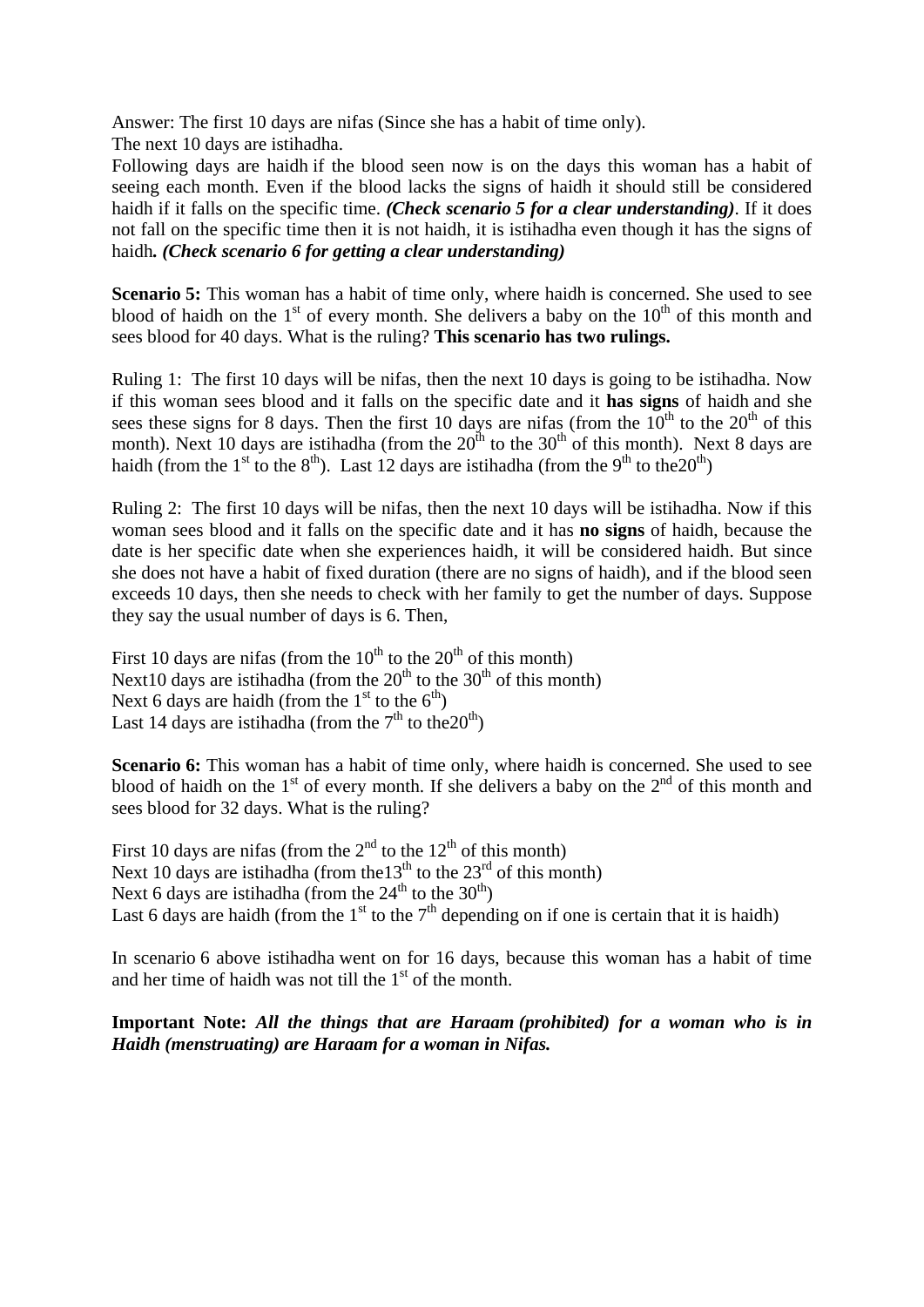# **Fasting and Istihadha**

A woman can fast in Istihadha as long as she follows the guidelines for prayers laid down in the istihadha section, as per the rulings of Imam Khomeini.

**Note:** *As per Ayatullah Seestani if a woman does not take the ghusls for any state of Istihadha their fasts are valid, but she does have to perform ghusls for her salats if needed as per the rulings laid down in the istihadha section.*

# **Fasting and Haidh**

If haidh or nifas of a woman stopped and due to various reasons she did not take her Ritual Bath (Ghusl) and the time for morning Adhaan passed, in this case there are two possibilities depending upon whether it was done forgetfully or it was done deliberately.

# **If forgetfully:**

If she genuinely forgot to perform ghusl, then her fast is okay, as long as she performs ghusl whenever she remembers. Suppose she remembers 2 days later, it is still okay as long as she performs a ghusl soon after remembering. The fasts that she has done are all valid.

After Adhaan one realizes that her haidh stopped before Adhaan. In this case her fast is valid, as long as she performs ghusl soon after remembering.

Haidh of this woman stopped just before Adhaan so she did not have time to do ghusl or tayammum. In this case her fast is still valid, as long as she takes a ghusl soon.

#### **If deliberately:**

If a woman deliberately does not perform ghusl (before the morning adhaan) then her fast of Ramadhan or Qadha Fasts of Ramadhan is void. One may ask, how can someone deliberately not perform ghusl?

There are people who procrastinate things. Sometimes because of laziness one may deliberately put off performing ghusl.

If a woman deliberately does not perform ghusl before the morning Adhaan, for fasts like: Fast of oath, some other obligatory fasts or recommended fasts, it is okay, as long as she peforms the ghusl soon.

Two very important points to remember regarding haidh and fasting:

A woman in haidh cannot fast in Ramadhan, but she must make up for the fasts she missed due to haidh. She should make up the fasts missed due to haidh with an intention of 'Qadha'.

If a woman sees blood of haidh, even a few seconds before Adhaan of Maghrib, her fast is void and is not counted, and she must make Qadha for it.

Ramadhan and Janabat

In the month of Ramadhan, if a woman is Junub (a woman becomes junub due to sexual intercourse, or when she ejaculates) and the time for morning Adhaan arrives, in this case there are two possibilities depending upon whether it was done forgetfully or it was done deliberately.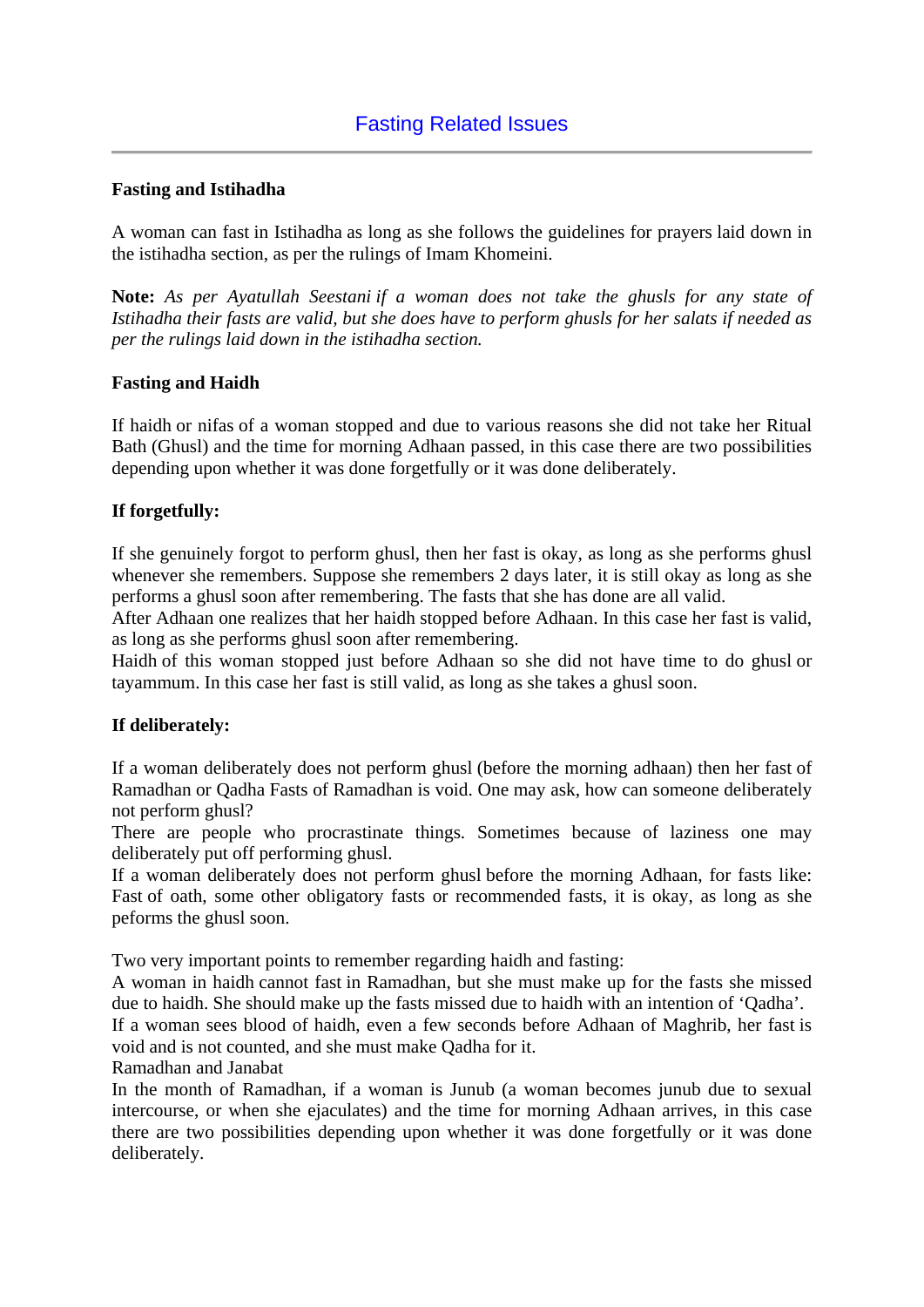# **If forgetfully:**

This woman had the intention of getting up early to take the Ritual Bath for Janabat but got up after the morning Adhaan. Since this woman had the intention to take a bath before Adhaan but woke up late, her fast is okay.

This junub (a woman who is in a state after sex before performing the ritual bath) knew that she had to take a ritual bath before Adhaan. She woke up once or twice but did not perform the ritual bath (for different reasons like laziness etc) and went back to sleep. In this case her fast is void.

If a woman forgets to perform the ritual bath for Janabat, her fast is void.

If a woman kept on procrastinating until there was no time left for Ritual Bath or Tayammum (Ablution without water) then her fast is void.

This woman kept on procrastinating until there was no time left for Ritual bath so she should do Tayammum (Ablution without water) instead of Ritual bath. Once she does Tayammum she should make an intention (Niyyah) of fast and later perform ghusl otherwise her fast is void.

# **If deliberately:**

If a woman deliberately does not take Ritual bath for Janabat, then her fast of Ramadhan or Qadha Fasts of Ramadhan are void. One may ask, how can someone deliberately not perform ghusl?

There are people who procrastinate things. Sometimes because of laziness one may deliberately put off performing ghusl.

If one deliberately does not perform ghusl before the morning Adhaan, for fasts like: Fast of oath, some other obligatory fasts or recommended fasts, it is okay, as long as she performs the ghusl soon.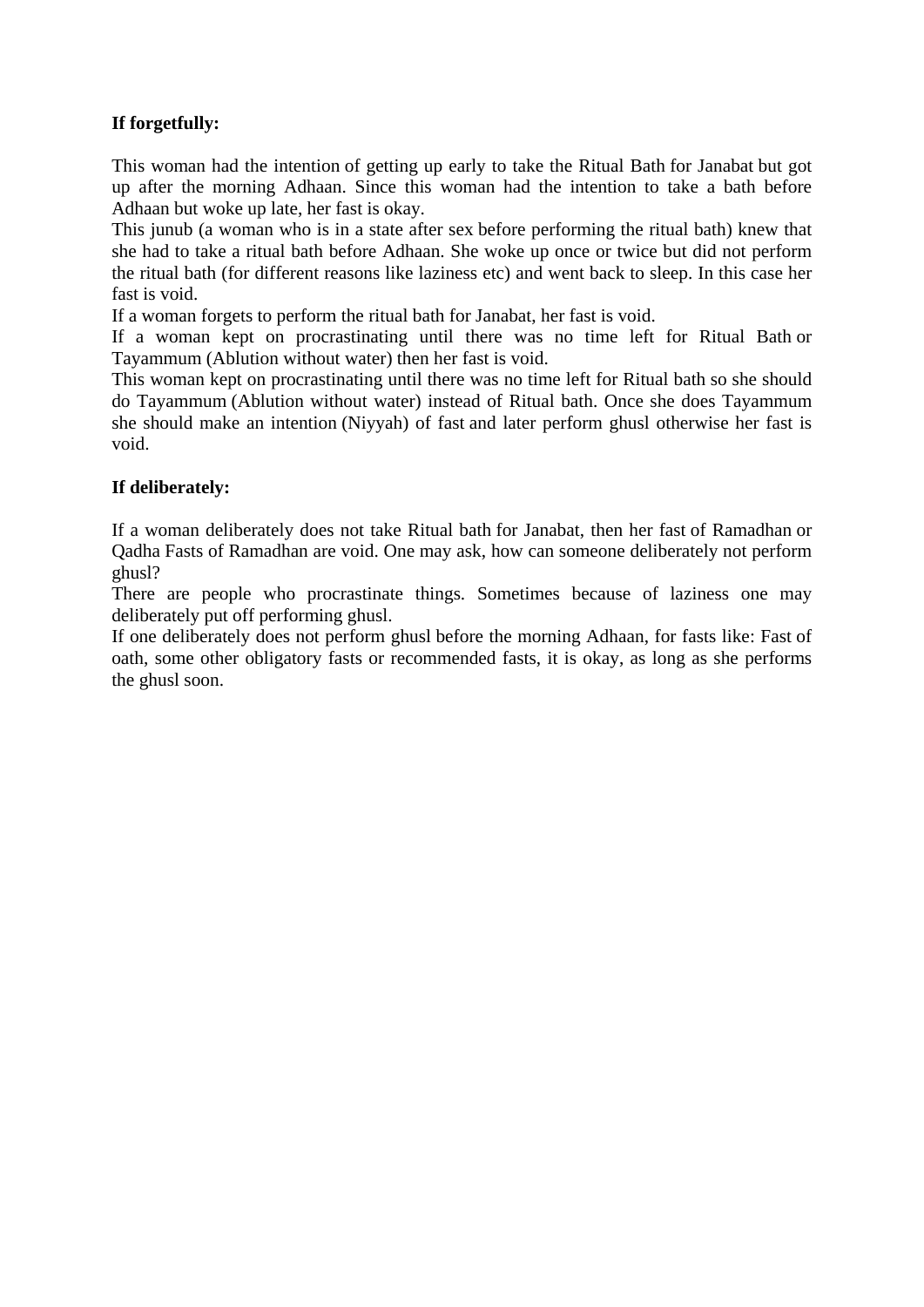# **Ghusl (Ritual Bath)**

All ghusls are done in the same way and pattern. They only differ in the Niyyah (intention). After making intention follow these 3 steps:

First wash the head and neck Wash the right side from shoulder to the tip of the toe. Wash the left side from the shoulder to the tip of the toe.

The above ruling is as per Imam Khomeini. According to his rulings one must follow the succession specified above for the ghusl to be valid, meaning the head and neck first and then the right side and then the left side.

**Note 1:** *As per Ayatullah Seestani a woman must wash head and neck first and then it is better to wash the right side first and then the left. If someone after washing her head and neck washes her left side and then the right side, the ghusl is still valid as per Ayatullah Seestani.*

**Note 2:** *Imagine and divide yourself in 2 halves. If the water while washing the right side reaches the left side, and vice versa, it is not a problem, and the ghusl is okay. Make sure to let the water reach all the parts of the body, even under the feet.*

**Note 3:** *Imam Khomeini says that wudhu is wajib after taking all the ghusls except Ghusl Janabat, if someone wants to carry out any acts of worship that require wudhu. But Ayatullah Seestani says wudhu is not necessary after any wajib ghusl nor for mustahab ghusls that are mentioned in rule number 651 of his Risala.*

#### **Dress Code, Hijab (Islamic Covering)**

Observing hijab is obligatory. The body must be covered (in the presence of a Non-Mahram), except the two parts mentioned below. Proper hijab is when the body is covered in loose clothing so the shape of a woman is not apparent.

The amount of face that is washed during wudhu, without makeup. Hands from wrist to fingertips.

**Note:** *During Salat, if there are no Non-Mahram around, feet need not be covered, and socks need not be worn.*

#### **Mahram and Non-Mahram**

Mahram: Someone with whom marriage is prohibited. Women need not observe Hijab in his presence. Example: Father, Brother etc.

Non-Mahram: Someone with whom marriage is allowed. One should observe Hijab (Islamic covering), in his presence. Example: Paternal and maternal cousins.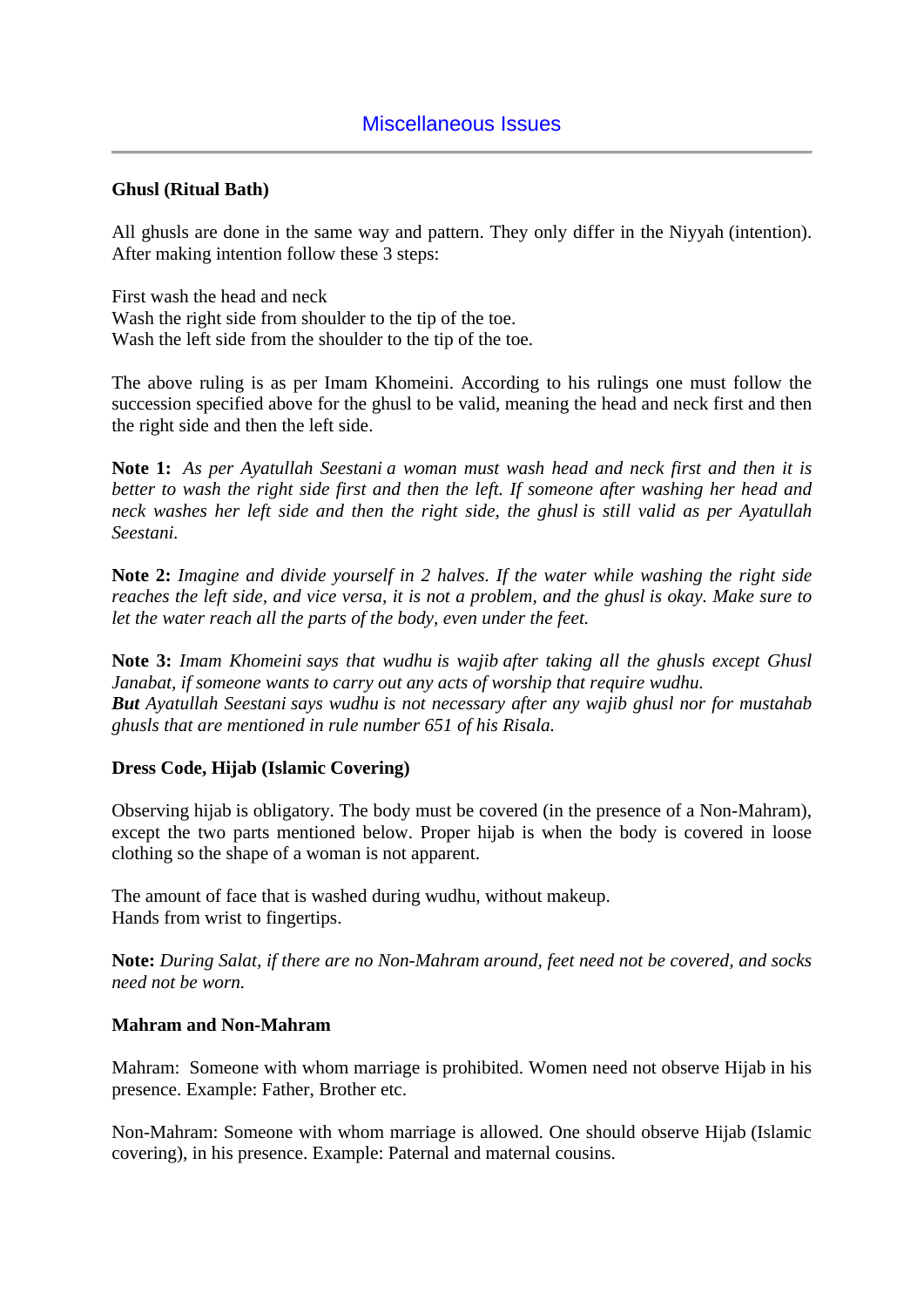Mahrams for a woman:

Father Brother Paternal uncle (father's brother) Maternal uncle (mother's brother) Maternal and paternal grandfathers, and their fathers Mother's maternal and paternal uncles Father's maternal and paternal uncles Half brothers Husband Father-in-law Husband's paternal grandfather, and their fathers Husband's maternal grandfather, and their fathers Husband's sons Husband's grandsons. Son and sons of her children Nephew – son of her sister Nephew – son of her brother Son-in-law

The remaining men are Non-Mahrams, however there may be exceptions to this rule by way of marriage and with certain conditions explained in detail in the books of Fiqh. A good example: This woman's husband dies, after the days of 'iddat' the brother of her husband may marry this woman and thus will become her Mahram.

A sister's husband is Non-Mahram. As long as one's sister is married to him and is living, he cannot marry his wife's sister. This is why one needs to observe Hijab in his presence.

Similarly the husband's brothers are also non-mahrams to the wife.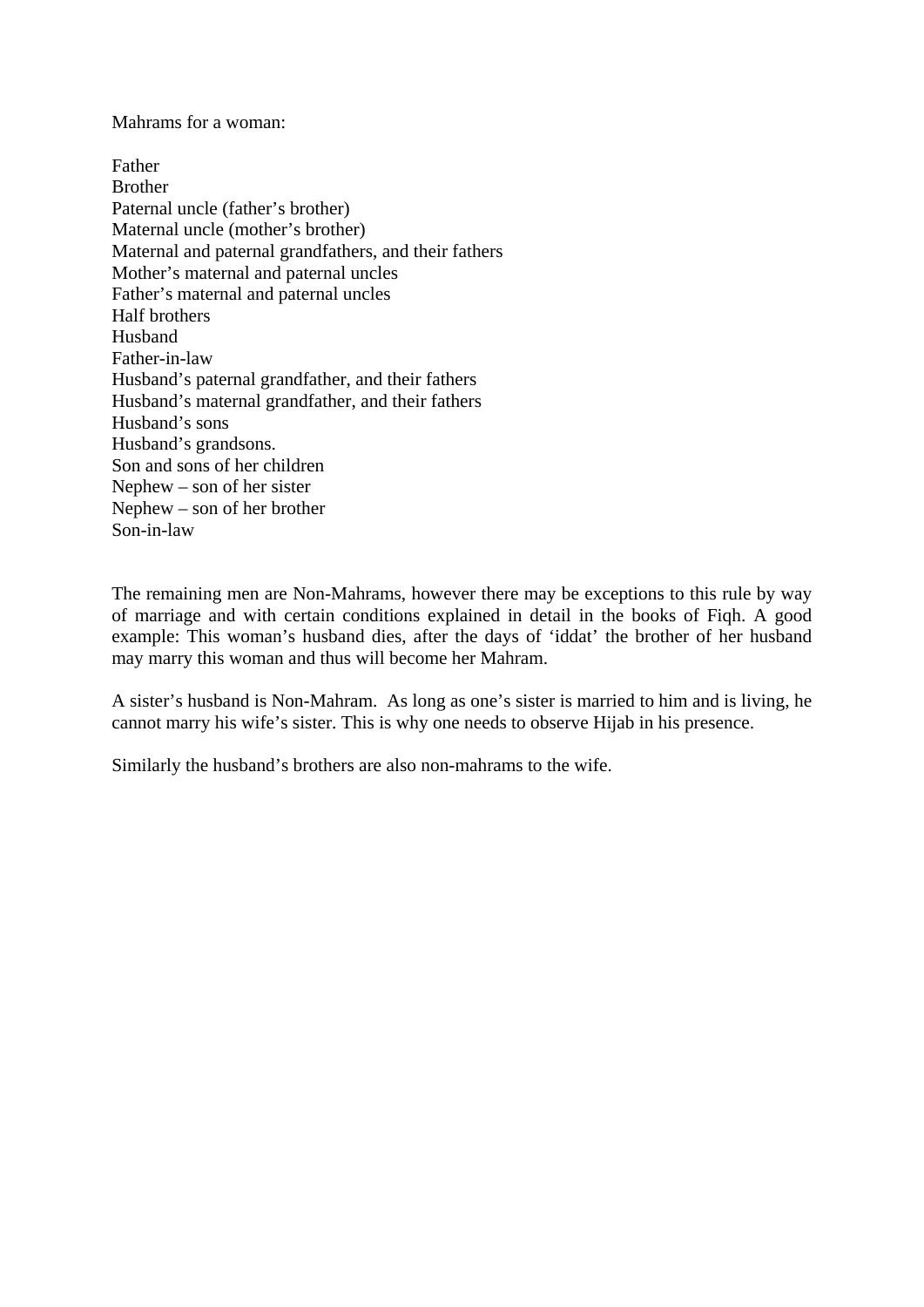Most women stop menstruating between the ages of 45 to 55, which is called Menopause.

Sayyids (women from the progeny of our Holy Prophet (SAWA))may see haidh up until the age of 60 as per the Lunar Calendar.

**BUT Non Sayyids** (a woman whose father is not a Sayyid, even if her mother is Sayyid) may see their periods up until the age of 50 as per the Lunar Calendar (Which is approximately 48 ½ years Solar Calendar).

As per Imam Khomeini if a Sayyid woman sees blood after the age of 60 Lunar years, even though the blood seen is in her days of habit (haidh), she should consider this blood to be istihadha. She should follow all the rulings that apply to her. (Please check the Istihadha Section to see what type of istihadha she is experiencing).

Similarly as per Imam Khomeini if a Non Sayyid sees blood after the age of 50 Lunar Years, even though the blood seen is in her days of habit (haidh), she should consider this blood to be istihadha. She should follow all the rulings that apply to her. (Please check the Istihadha Section to see what type of istihadha she is experiencing).

**Note:** *As per Ayatullah Seestani a woman may see haidh up until the age of 60 Lunar years (Which is approximately 58 years and 3 months solar calendar). However, Its ihtiyat-emustahab for a Non Sayyid woman between the ages of 50 to 60 Lunar years who sees blood every month to do 'Jum`' (Check Scenario's (5 thru 6) of Ayatullah Seestani ruling)*

# **Scenarios (1 thru 4) as per Imam Khomeini**

**Scenario 1:** A Non Sayyid woman who is 42 Lunar years has been seeing blood continuously for a month. She thinks that she should have menopause by now. What is the ruling as per Imam Khomeini?

**Answer:** First of all she is a Non Sayyid, she is not yet reached to the age of 50 Lunar years, and therefore she still has time for reaching menopause. Since she is seeing blood and is not 50 yet, she will not be considered as having reached menopause. As a result the days of her habit would be haidh and all the other days would be istihadha.

**Scenario 2:** A Non Sayyid woman who is 51 Lunar Years has been seeing blood around the time of her days of habit (haidh). What is the ruling as per Imam Khomeini?

**Answer:** After the age of 50 (Lunar) as per Islamic Jurisprudence a Non Sayyid woman is in Menopause. If she sees any blood even though it might have the signs of haidh etc she should consider it as istihadha. She should follow all the rulings that apply to her. (Please check the Istihadha section to see what type of istihadha she is experiencing).

**Scenario 3**: A Sayyid woman who is 55 Lunar years. She has been seeing blood continuously for a month. She thinks that she should have menopause by now. What is the ruling as per Imam Khomeini?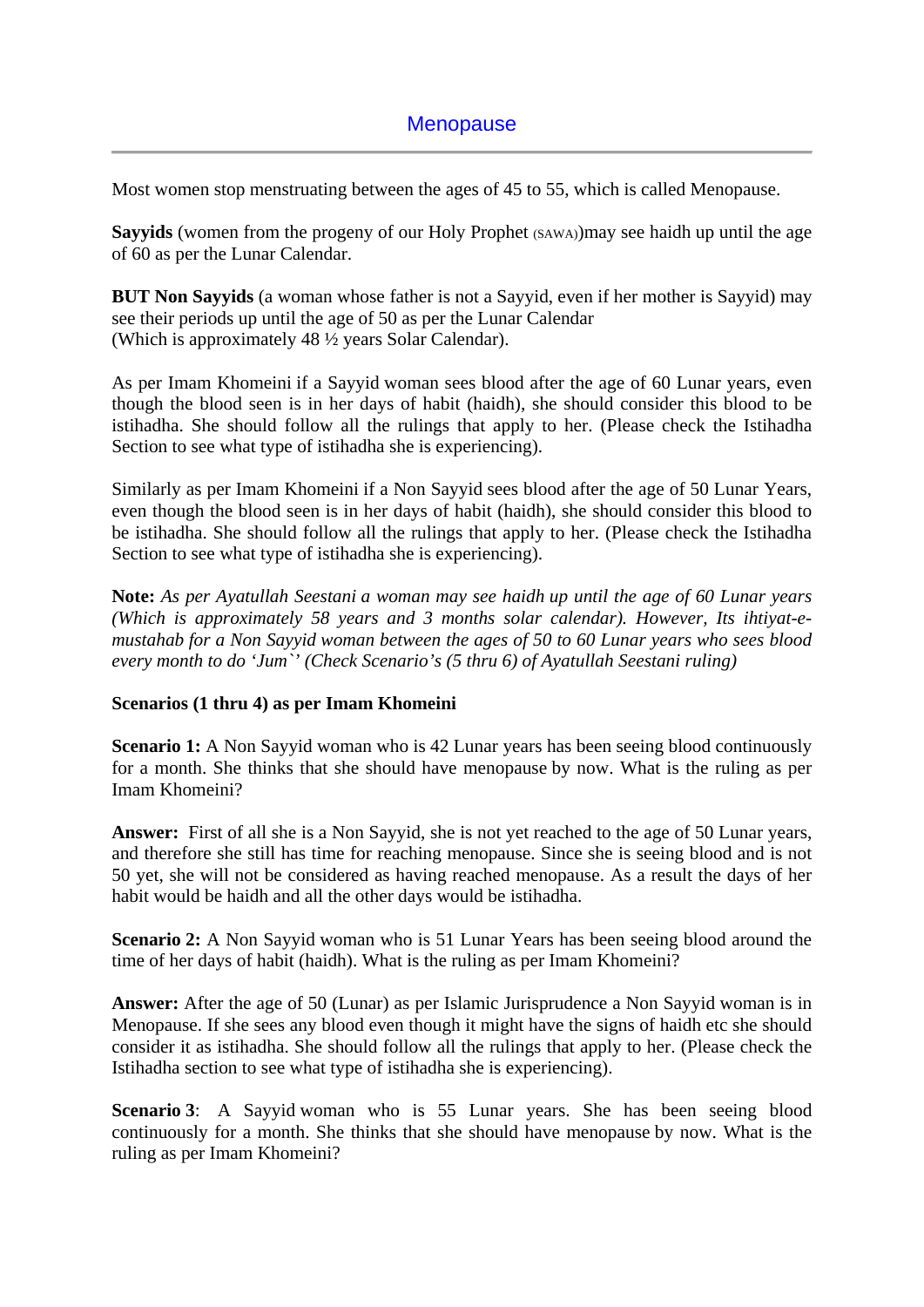**Answer:** First of all she is a Sayyid, she has not yet reached to the age of 60 Lunar years, and she still has time for reaching menopause. Since she is seeing blood and is not 60 yet, she will not considered as having reached menopause. As a result the days of her habit will be haidh and all the other days will be istihadha.

**Scenario 4:** ASayyid woman who is 61 Lunar Years has been seeing blood around the time of her days of habit (haidh). What is the ruling as per Imam Khomeini?

**Answer:** After the age of 60 (Lunar) as per Islamic Jurisprudence aSayyid woman is in Menopause. If she sees any blood even though it might have the signs of haidh etc she should consider it as istihadha. She should follow all the rulings that apply to her. (Please check the Istihadha section to see what type of istihadha she is experiencing).

#### **Scenarios (5 thru 6) as per Ayatullah Seestani**

**Scenario 5:** A Non Sayyid woman who is 52 Lunar years. She has been seeing blood continuously for a month. She thinks that she should have menopause by now. What is the ruling as per Ayatullah Seestani?

**Answer:** This woman should treat it the days of her habit as haidh and the rest istihadha because this woman is not 60 lunar years yet. However Ayatullah Seestani says that this woman can do Jum` in the days of haidh, if she wishes.

**Scenario 6:** A Non Sayyid woman who is 61 Lunar Years has been seeing blood around the time of her days of habit (haidh). What is the ruling as per Ayatullah Seestani?

**Answer:** After the age of 60 (Lunar) as per Islamic Jurisprudence a Non Sayyid or Sayyid woman is in Menopause. If she sees any blood even though it might have the signs of haidh etc she should consider it as istihadha. She should follow all the rulings that apply to her. (Please check the Istihadha Section to see what type of istihadha she is experiencing).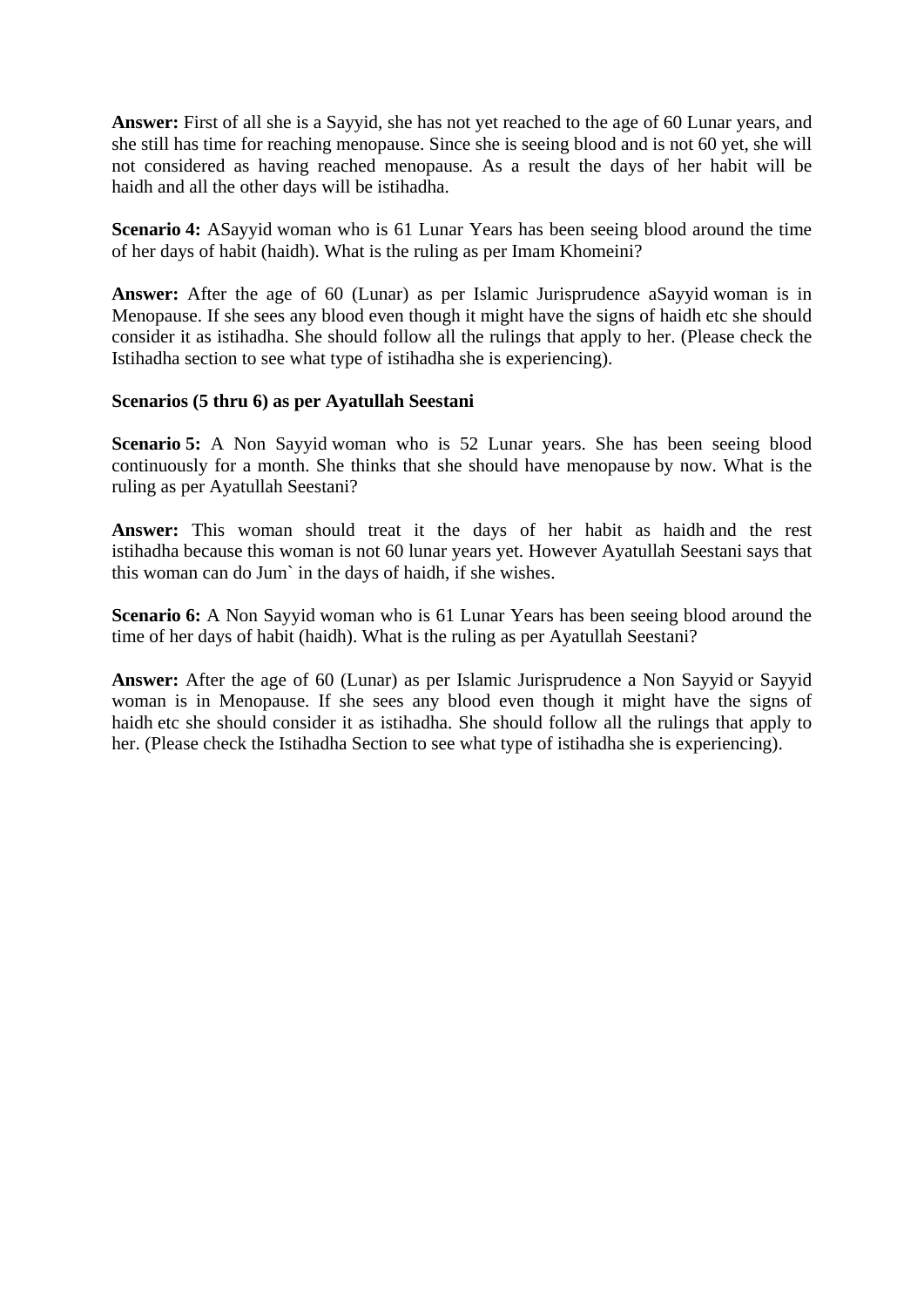**Adhan**: Call to the prayers.

**Fajr**: Morning time (before sunrise)

**Ghusl**: A ritual bath according to Islamic Law.

**Haidh**: Menstruation, period.

**Halal**: Allowed as per Islamic Law, permissible.

**Haram**: Things/actions that are prohibited as per Islamic Law.

**Hijab**: Islamic covering.

**Iddat**: Four months and 10 days waiting period for a woman after her husband dies. She can remarry someone else after this waiting period.

**Ihtiyat-e-Mustahab**: When a Mujtahid gives a general ruling along with a recommended option related to that ruling. His recommendation is basically a precautionary measure. The Muqallid (follower) can act either way i.e. act according to the general ruling **or** the recommendation. The follower must follow at the least the general ruling. The follower cannot follow any other Mujtahid on this issue.

**Ihtiyat-e-Wajib**: Ihtiyat-e-Wajib is not a fatwa (ruling) and the follower must follow the precautionary measure suggested by the Mujtahid he/she is following **OR** follow another Mujtahid (on this issue) to whom it is permissible to do Taqlid.

**Istihadha**: Blood seen by women, which is not blood of Haidh nor Nifas.

**Janabat:** After having sex a woman enters into the state of Janabat.

**Jum**: Jum means keeping haidh and istihadha both in mind. In the days of Jum, a woman cannot do the things that are haram in haidh, but must do all the things that are wajib (obligatory) in istihadha. Since Salat is obligatory in Istihadha along with ghusl (Ritual bath) she must perform ghusl and Salat. Whereas sex is Haram (Prohibited) in Haidh, and as a result she should refrain from sex.

**Junub**: A woman who is in the state of janabat, that is after sexual intercourse, or after semen comes out in sleep or after sexual intercourse and before performing ghusl.

**Katheera**: Excessive flow of Istihadha blood.

**Maghrib**: The time after sunset.

**Mahram**: Someone with whom marriage is prohibited. Example: Father, Brother.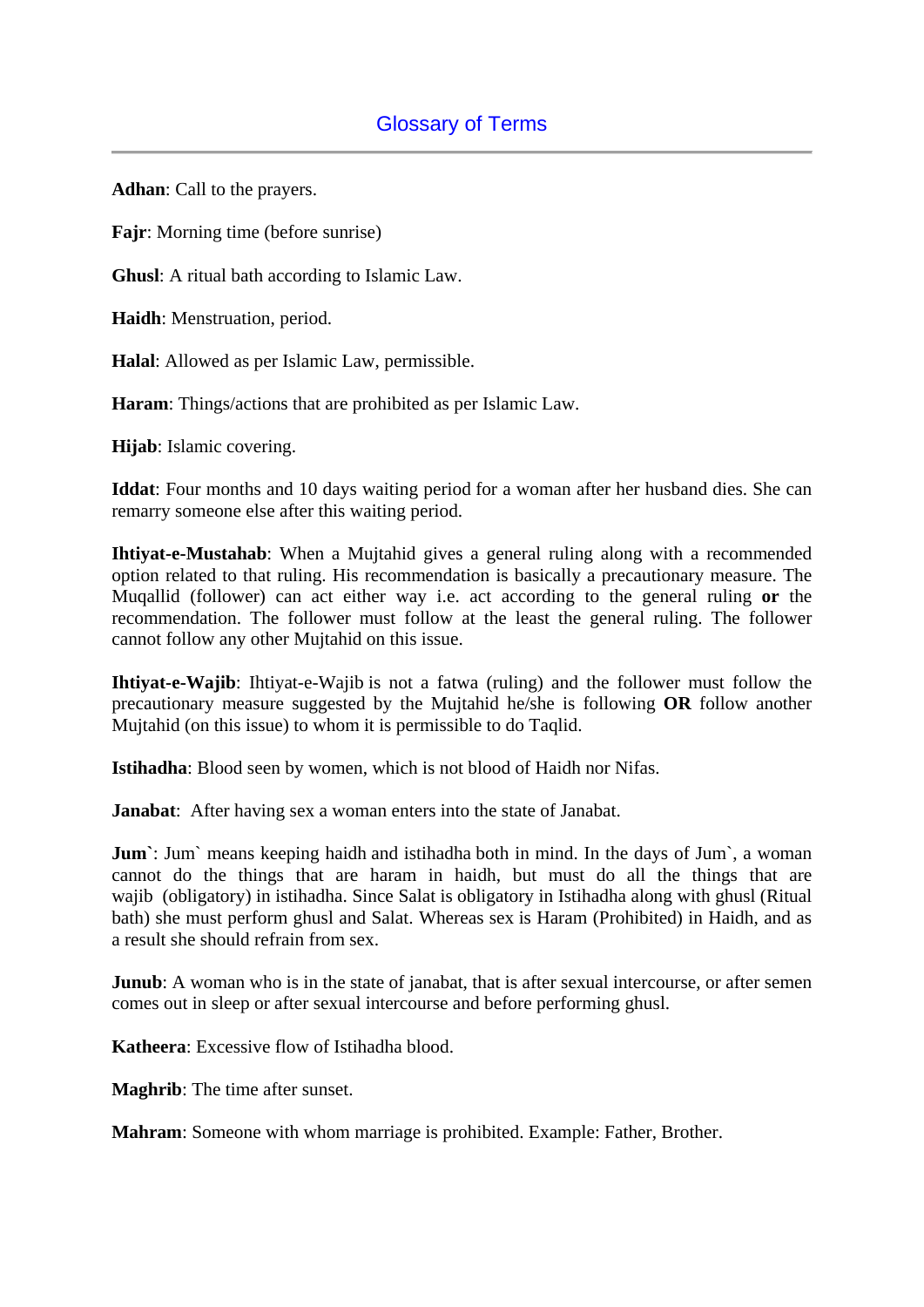**Marja`**: A Mujtahid who is a source of emulation in Islamic practices for the Shia populous. Maraaji' is the plural of Marja`.

**Masjid ul Haram**: Ka'aba and the mosque surrounding it (Except Safa and Marwa).

**Masjid ul Nabi**: Mosque of the Holy Prophet (SAWA) in Madina.

**Mubtadiyah**: Beginner, the one who sees the blood of Haidh for the first time.

**Mudhtaribah**: A woman who has neither specific dates nor a fixed duration as far as Haidh is concerned.

**Mujtahid:** An Islamic jurist capable of independent derivation of legal rulings from the Islamic sources of law.

**Mutawassitah**: Medium flow of Istihadha blood.

**Nasiyah**: Forgetful, the one who forgets the dates and the duration of her period.

**Nifas**: Blood seen by women after childbirth or after miscarriage.

**Niyyah**: Intention behind performing an act of worship.

**Non**-**Mahram**: Someone with whom marriage is allowed. One should observe Hijab (Islamic covering), in his presence. Example: Paternal and maternal cousins.

**Non**-**Sayyid**: A woman who is not from the Holy Prophet's family.

**Qadha**: A prayer or a duty that one makes up after not performing it within its prescribed time.

**Qaleelah**: Little flow of Istihadha blood.

**Ramadhan**: The 9<sup>th</sup> holy month in the Islamic calendar in which Muslims fast during the day.

**Sajda**: Prostration

**Salat**: Prayers

**Salat**-**ul Asr**: Mid after noon prayers.

**Salat**-**ul Fajr**: Morning prayers.

**Salat**-**ul Isha**: The evening prayer said after Maghrib prayers.

**Salat**-**ul Maghrib**: Prayer said at the time of sunset.

**Salat**-**udh Dhuhr**: Noon prayer.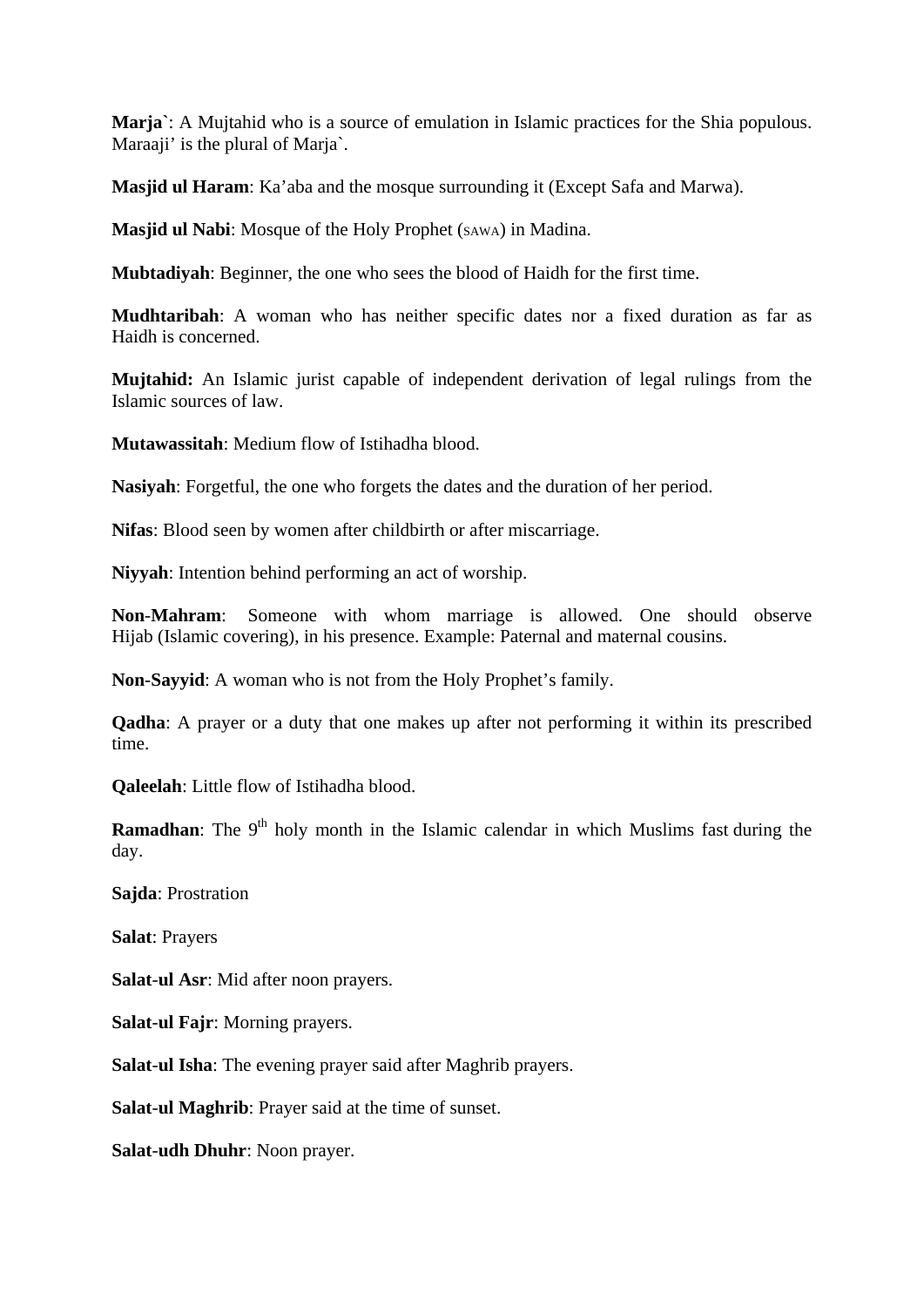**Surah**: A chapter of The Holy Qur'an.

**Sayyid**: A woman who is from the progeny of the Holy Prophet (SAWA)

**Tahir**: Pure as per Islamic Law.

**Tawaaf**: Circumambulating around Holy Ka'aba.

**Tayammum**: A way of purifying without the use of water. Tayammum is used as a substitute for Wudhu and/or Ghusl if water is not available.

**Wajib**: Obligatory actions that must be performed and by not performing them one will incur Allah's punishment.

**Wajib Sajda**: Obligatory prostration.

**Wudhu**: A way of purifying, which is necessary before praying, before Tawaaf and other acts of worship where ritual purification is a pre-requisite. Wudhu is done with water.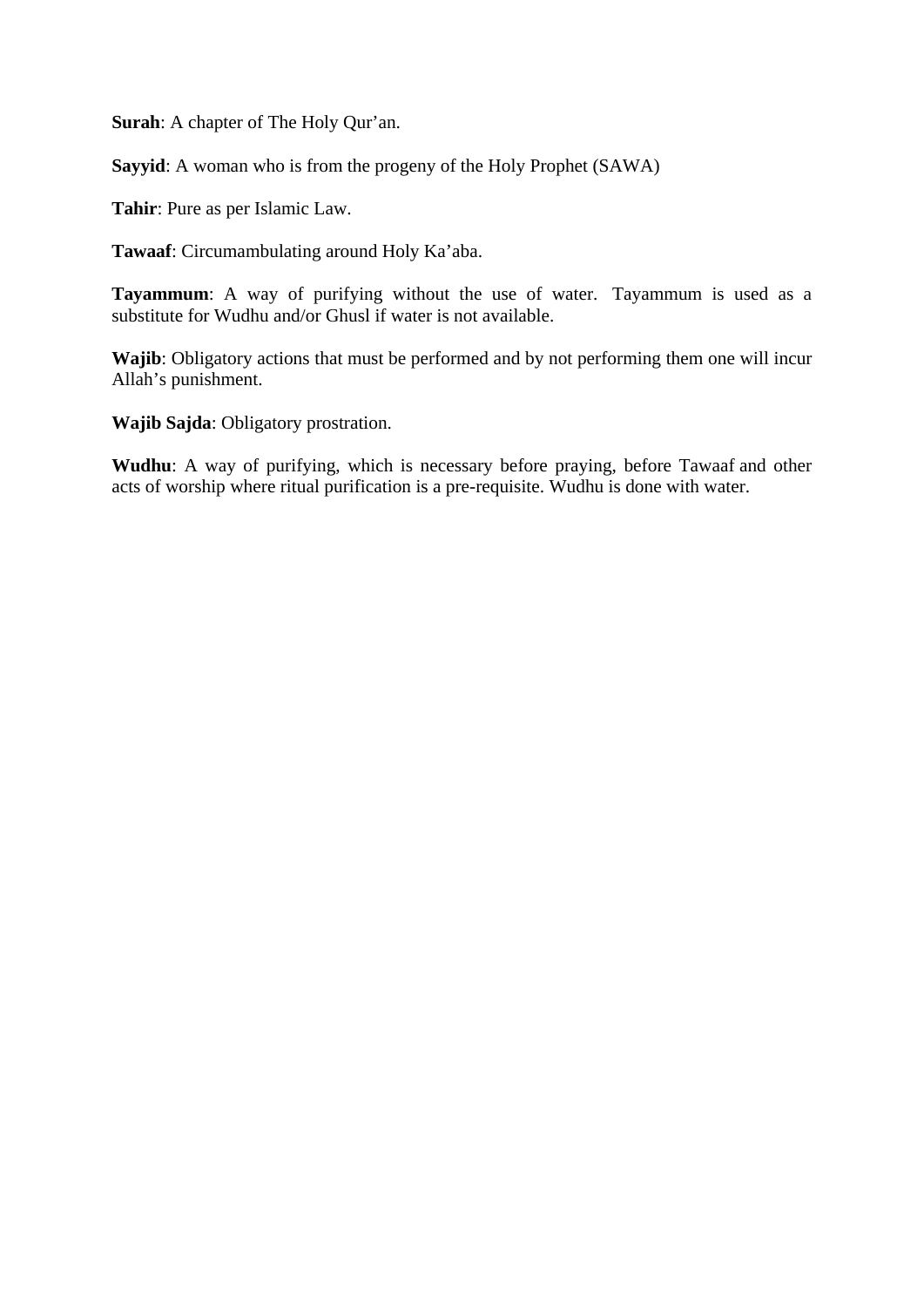# **References**

Taudheeh ul-Masail Imam Khomeini.

Taudheeh ul-Masail Ayatullah Seestani 2002 edition.

Aamozish Ehkaam veejey dokhtaraan (Mohammed Hasan Fallah Zadeh).

Ehkaam e Banovan (Compiled by Mohammed Vahidi).

Tehreer ul-Vaseelah (Imam Khomeini).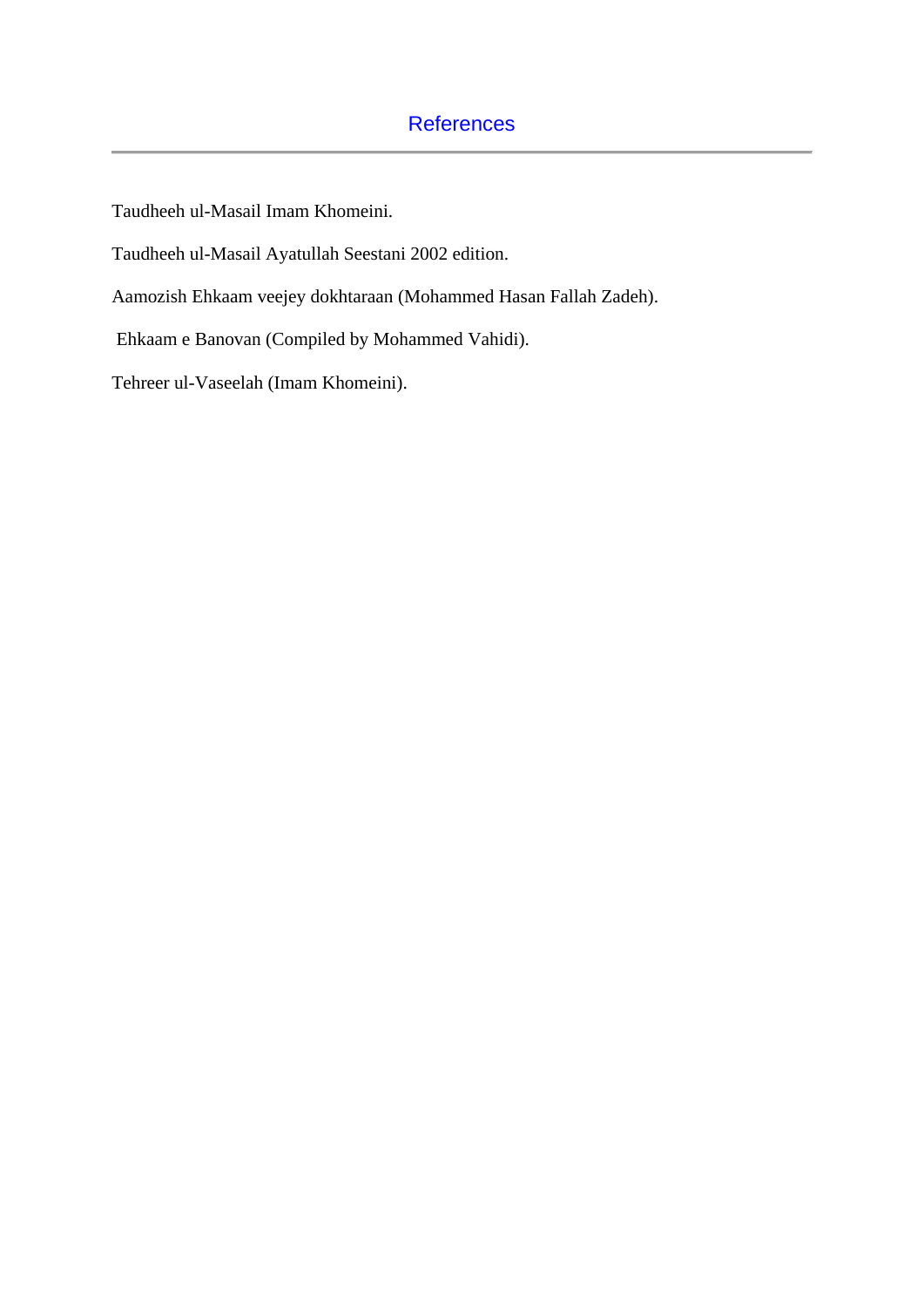Index

A *Adhan* 48 Ayatullah Seestani vii, 4, 5, 7, 11, 27, 28, 29, 34, 37, 41, 42, 45, 47, 53 B Beginner 15, 24, 25, 50 Blood Flow Excessive 3, 6, 7, 8, 9, 49 Little 3, 4, 7, 8, 9, 51 Medium 3, 5, 6, 7, 8, 9, 50 Breast-feeding 29  $\mathcal{C}$ Childbirth 1, 2, 12, 30, 31, 32, 33, 34, 36, 50 Clean *(Tahir)* 26, 27 Cotton 3, 4, 5, 6, 7, 9, 10 D Disordered 15, 21, 22 F *Fajr* 48 Fasting2, 9, 10, 28, 37, 38, 39, 40, 51 Forgetful *(Nasiyah)* 16, 26, 31, 50 G *Ghusl Janabat* 41 H *Haidh* 1, 12, 13, 14, 16, 17, 18, 19, 20, 21, 22, 23, 24, 25, 26, 27, 28, 29, 30, 31, 32, 33, 34, 35, 36, 37, 38, 44, 45, 46, 47, 48, 49, 50 *Halal* 48 *Haraam* 28, 29, 36 *Hijab* 42, 44, 48, 50 I *Iddat* 43, 48 *Ihtiyat-e-Mustahab* 11, 45, 48 *Ihtiyat-e-Wajib* 4, 5, 6, 27, 28, 29, 48 Imam Khomeini vii, xii, 4, 5, 6, 7, 10, 26, 28, 29, 37, 41, 44, 45, 46, 53 Imams 28, 29 Infallibles 29 Intention *(Niyyah)* 8, 38, 39, 41, 50 *Istihadha* 1, 2, 3, 4, 6, 8, 9, 10, 11, 12, 16, 17, 18, 19, 20, 21, 22, 23, 24, 25, 26, 30, 31, 32, 33, 34, 35, 36, 37, 44, 45, 46, 47, 49, 50, 51 J *Janabat* 28, 29, 39, 40, 49 *Jum`* 21, 22, 23, 27, 45, 47, 49 *Junub* 28 K *Katheera* 3, 6, 7, 9, 10, 11, 49 M *Maghrib* 6, 9, 10, 38, 49, 51 *Mahram* 42, 43, 49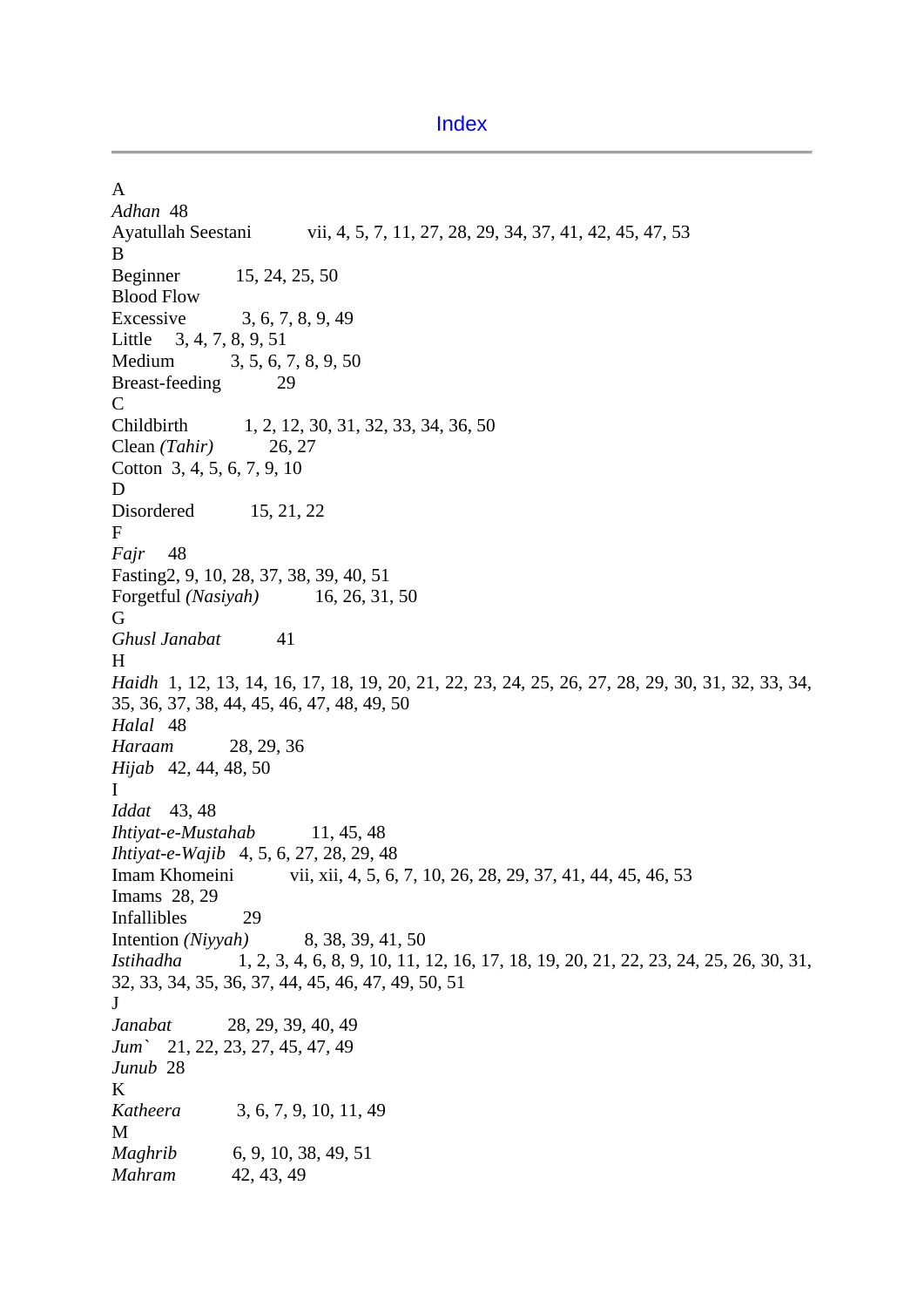*Marja`*49 Masjid ul Haram 28, 50 Masjid ul Nabi 50 Menopause 14, 44, 45, 46, 47 Miscarriage 30, 50 *Mubtadiyah* 15, 24, 50 *Mudhtaribah* 15, 21, 31, 50 *Mutawassitah* 5, 7, 9, 10, 11, 50 N *Nifas* 1, 2, 12, 30, 31, 32, 33, 34, 35, 36, 37, 49, 50 Non-Mahram 42, 43, 44, 50 Non-Sayyid 50 P Period (Menses) 1, 12, 16, 17, 18, 19, 21, 24, 27, 30, 31, 34, 48, 50 Prayers4, 5, 6, 8, 9, 10, 11, 12, 27, 37, 48, 51 Pregnancy 29, 30  $\overline{O}$ *Qadha*8, 11, 12, 27, 38, 40, 51 *Qaleelah* 3, 4, 5, 6, 7, 9, 11, 51 Qur'an4, 5, 29, 51 R Ramadhan 38, 39, 40, 51 Ritual Bath *(Ghusl)* 5, 6, 7, 10, 11, 22, 27, 37, 38, 39, 40, 41, 42, 48, 49 S *Sajda* 28, 51 *Salat* 4, 5, 6, 11, 22, 27, 28, 42, 49, 51 *Salat-udh Dhuhr* 6, 9, 51 *Salat-ul Asr* 6, 9, 51 *Salat-ul Fajr* 48, 51 *Salat-ul Isha* 6, 10, 51 *Salat-ul Maghrib* 6, 9, 10, 38, 49, 51 Sayyid 14, 44, 45, 46, 47, 51 Scenario 5, 11, 16, 17, 18, 20, 21, 22, 23, 25, 31, 32, 33, 34, 36, 45, 46, 47 Sexual Intercourse 11, 22, 39, 49 *Surah* 28, 51 T *Tawaaf* 28, 51, 52 *Tayammum* 38, 39, 52 V Vagina 3, 4, 5, 6, 9, 10, 13 Verification 2, 4, 6, 12 W *Wajib* 4, 5, 10, 22, 27, 28, 41, 42, 48, 49, 52 *Wajib Sajda* 28, 52 Womb 12, 30 *Wudhu*4, 5, 6, 7, 27, 28, 41, 42, 52